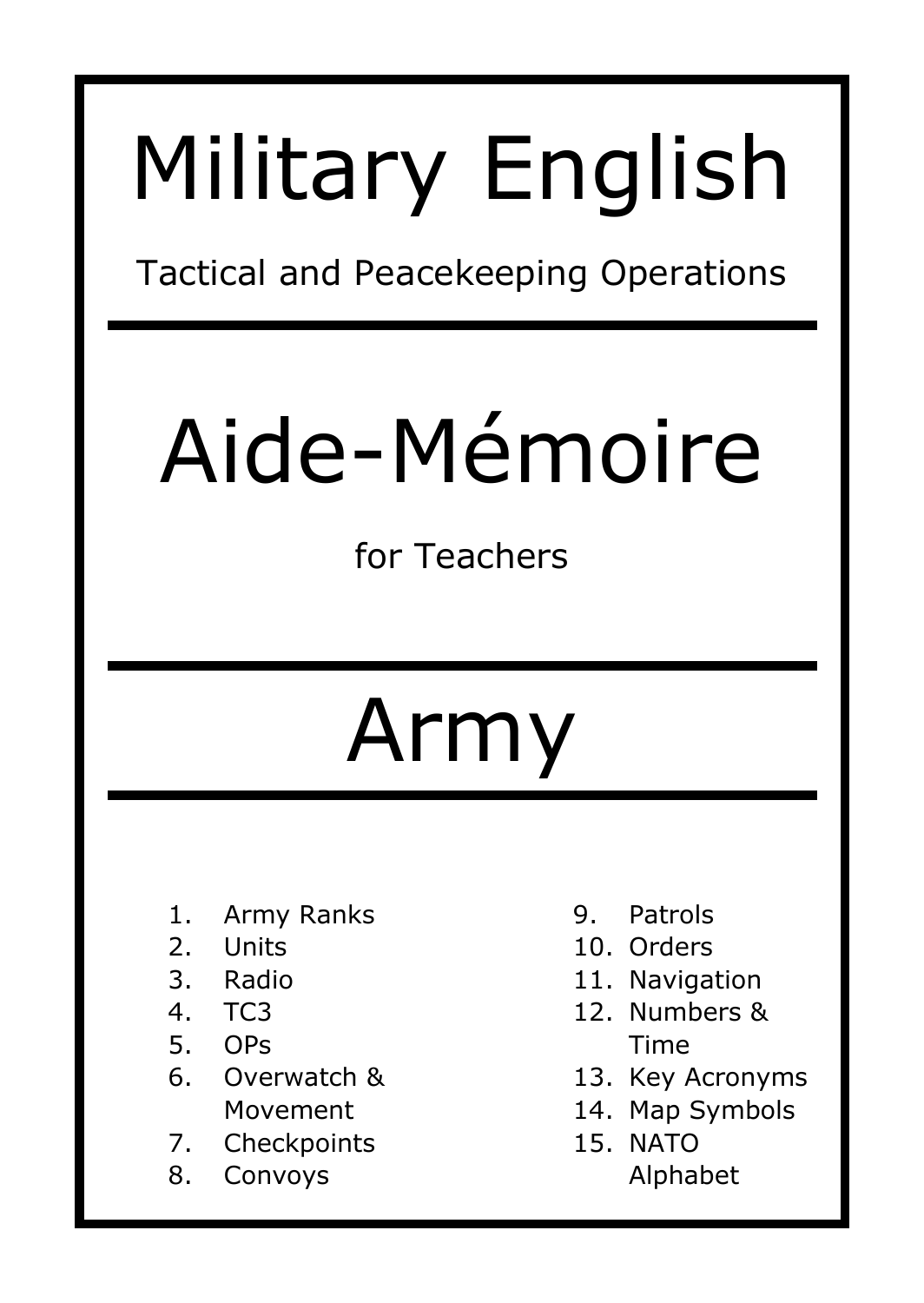### **Introduction**

This Aide-Mémoire contains just some of the key terms that you will need to understand as a teacher of army personnel.

As part of your professional development you need to learn the key words, terms and collocations which your students will need to learn and use.

The coursebook materials you will be using will be your starting point. Then you should access published field manuals and use them to expand your knowledge.

#### **US Army Field Manuals**

The Army Publishing Directorate (APD) publishes US Army Field Manuals. These are in the public domain so you can use them for research and to create materials.

https://armypubs.army.mil/ProductMaps/Pub-Form/FM.aspx

#### **Using this Aide Memoire**

This is a pocket sized 'cheat sheet' to remind you of some of the most common terms. I suggest you print it out, laminate it and then keep it in your pocket. Review it regularly and use it to test yourself.

Good luck!

Rob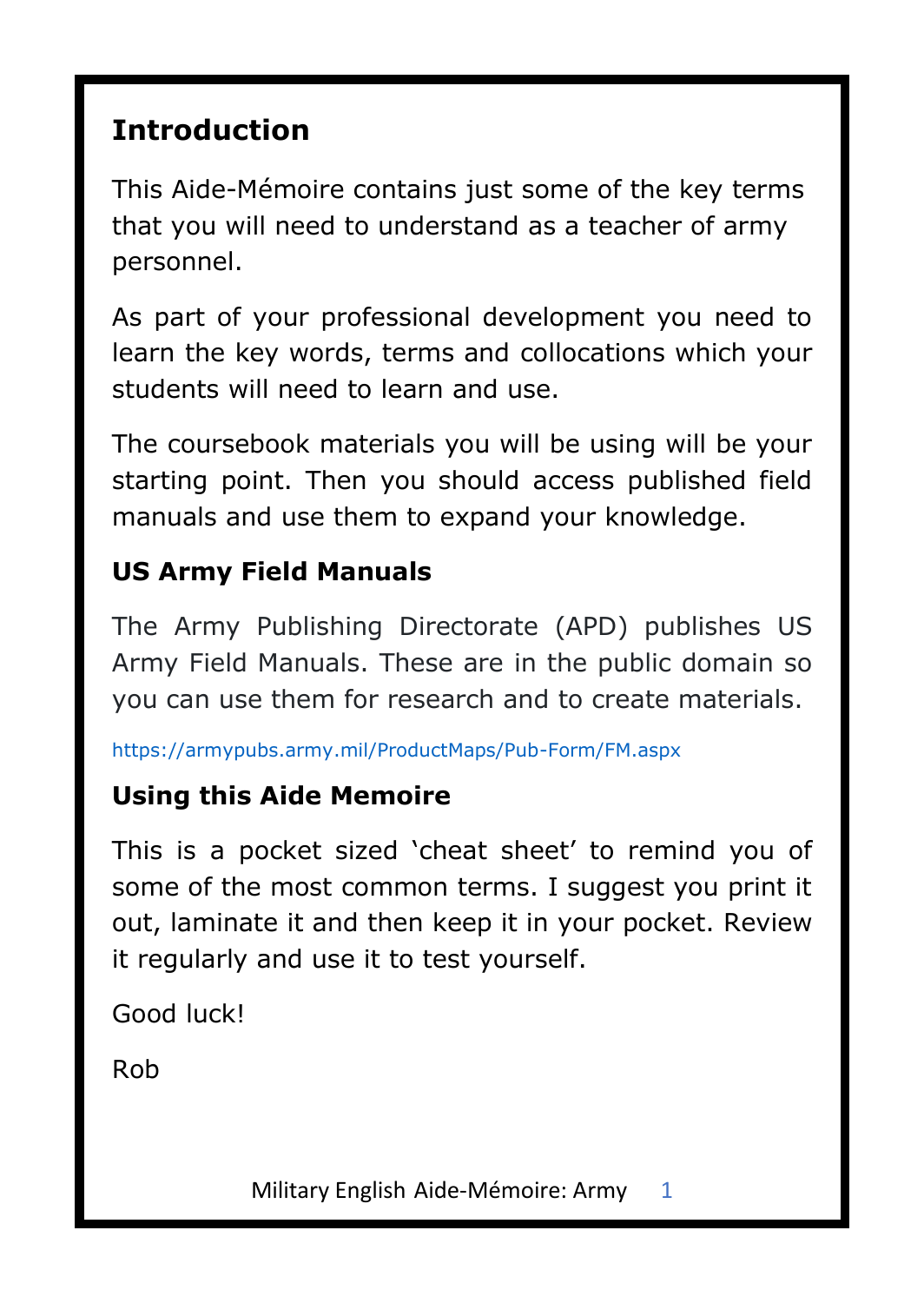# **1. Army Ranks**

| <b>NATO</b>     | <b>Great Britain</b>      | <b>USA</b>               |
|-----------------|---------------------------|--------------------------|
| <b>CODE</b>     |                           |                          |
| OF10            | Field-Marshal             | General of the Army      |
| OF <sub>9</sub> | General                   | General                  |
| OF <sub>8</sub> | Lieutenant General        | Lieutenant General       |
| OF <sub>7</sub> | Major General             | Major General            |
| OF <sub>6</sub> | <b>Brigadier</b>          | <b>Brigadier General</b> |
| OF5             | Colonel                   | Colonel                  |
| OF <sub>4</sub> | <b>Lieutenant Colonel</b> | Lieutenant Colonel       |
| OF3             | Major                     | Major                    |
| OF <sub>2</sub> | Captain                   | Captain                  |
| OF <sub>1</sub> | Lieutenant                | 1st Lieutenant           |
|                 | 2nd Lieutenant            | 2nd Lieutenant           |
| OR9             | <b>Warrant Officer</b>    | Sergeant Major           |
|                 | Class 1                   |                          |
| OR <sub>8</sub> | Warrant Officer           | Master sergeant/         |
|                 | Class <sub>2</sub>        | First sergeant           |
| OR <sub>7</sub> | Staff/Colour              | Sergeant 1st class       |
|                 | Sergeant                  |                          |
| OR <sub>6</sub> | Sergeant                  | <b>Staff Sergeant</b>    |
| OR <sub>5</sub> |                           | Sergeant                 |
| OR4             | Corporal                  | Corporal/Specialist      |
| OR <sub>3</sub> | Lance Corporal            | Private 1st Class        |
| OR2/1           | Private                   | Private                  |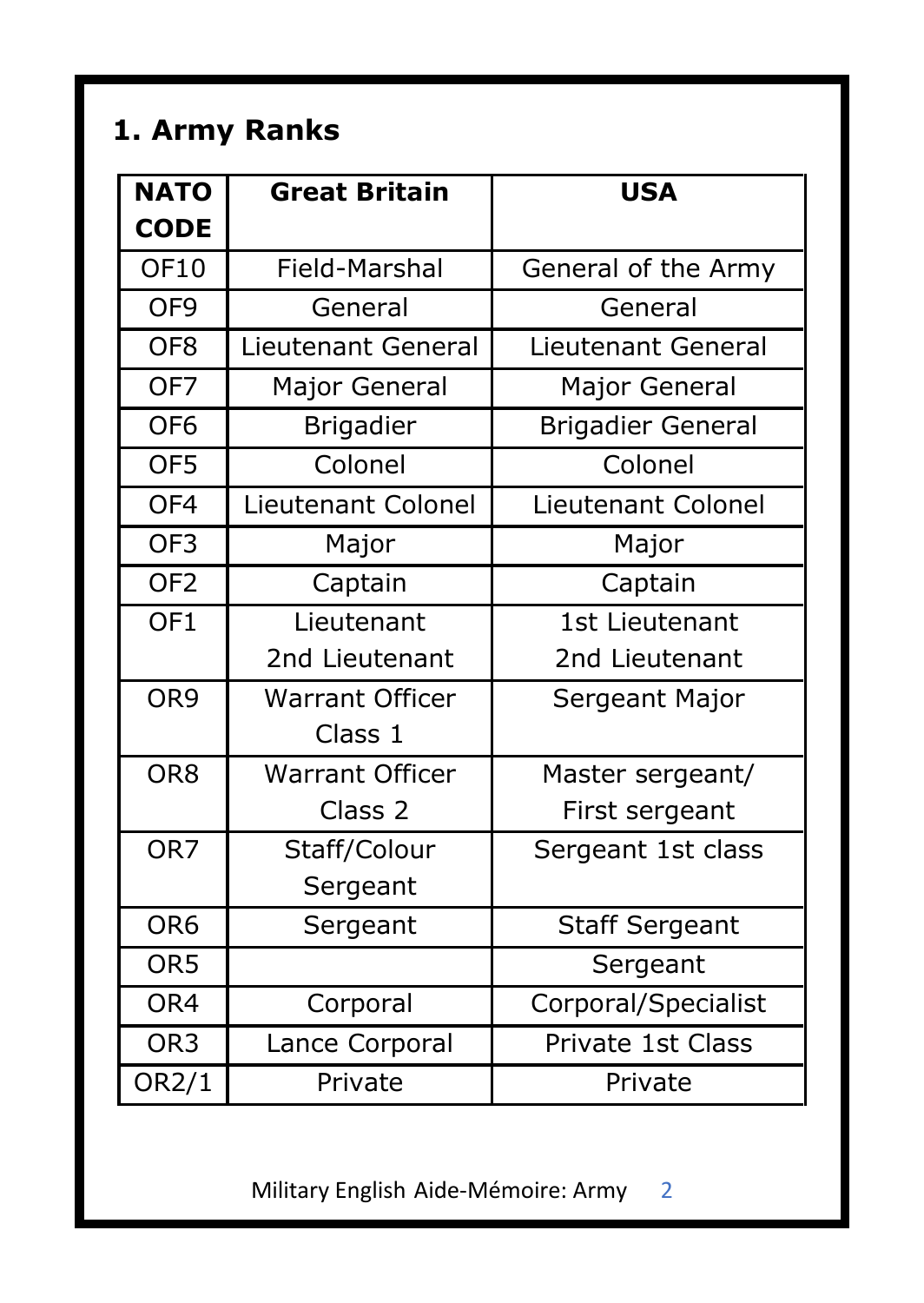# **2. Units/Formations: US Army**

| <b>Fireteam</b>                  | 4 soldiers                                                                           |
|----------------------------------|--------------------------------------------------------------------------------------|
| Squad                            | 8 to 12 soldiers; Corporal, Sergeant or<br>Staff Sergeant leads.                     |
| <b>Platoon</b>                   | Two to four squads; 16 to 55 soldiers;<br>Lieutenant commands.                       |
| Company                          | Three to five platoons; 60 to 250<br>soldiers; Captain or Major commands.            |
| <b>Battalion</b>                 | Two to six companies; 300 to 1,000<br>soldiers Lieutenant-Colonel commands.          |
| <b>Brigade</b><br>Combat<br>Team | Two to seven combat battalions;<br>3,000 to 5,000 soldiers; Colonel<br>commands.     |
| <b>Division</b>                  | Three brigades; 10,000 to 15,000<br>soldiers; Major General commands.                |
| Army<br>Corps                    | Two to five divisions; 20,000 to 50,000<br>soldiers; Lieutenant General<br>commands. |
| Army                             | Two or more corps; $40,000 +$ soldiers;<br>Lieutenant General or higher<br>commands. |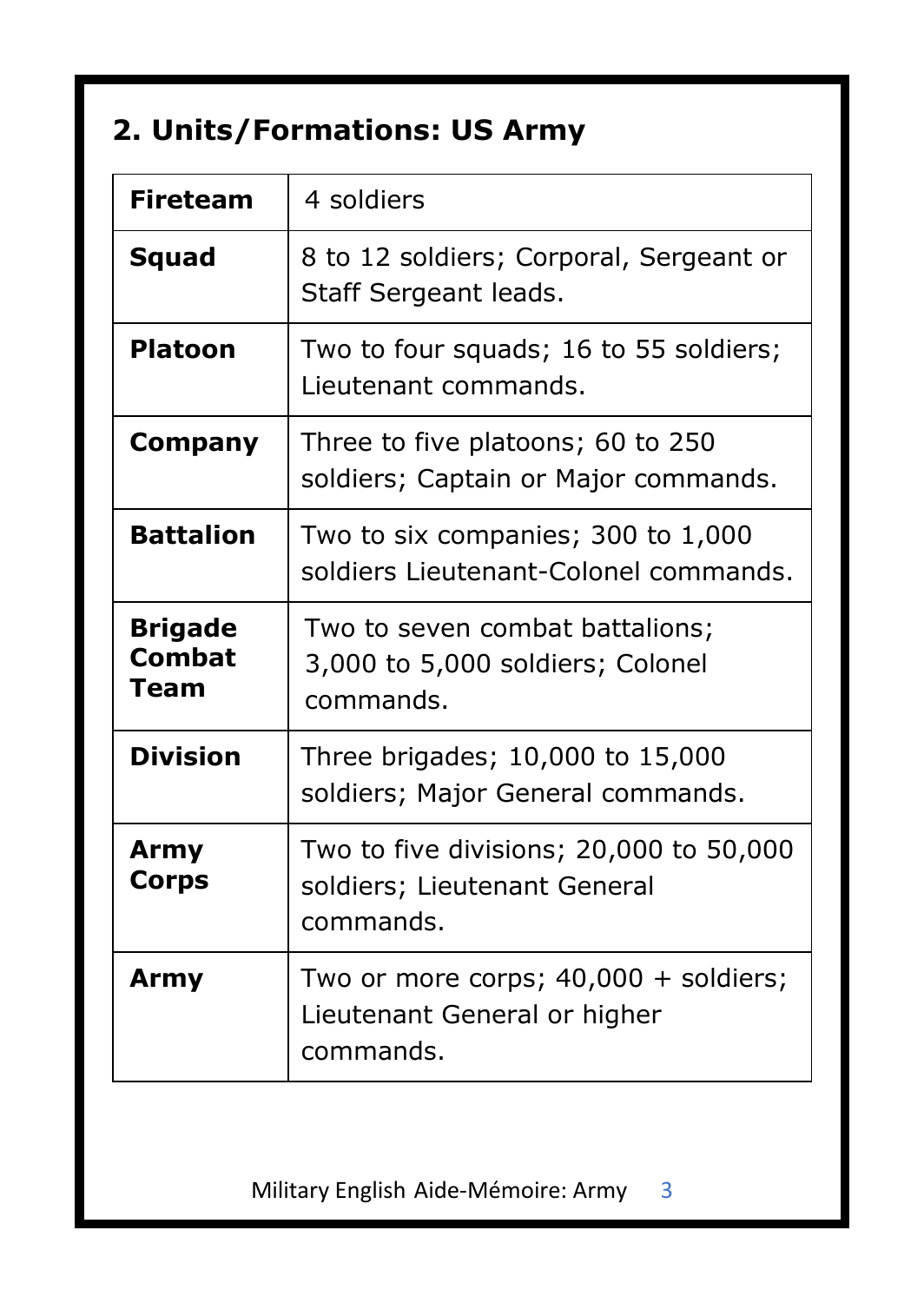#### **3. PRO Words**

When you call someone on the radio you say their call sign first and then your call sign.

Like this:

[Call sign B2:] Alpha One. This is Bravo Two. Over.

You say 'over' to show you have finished talking.

You say 'out' to show the call has ended.

The NCS [or 0 : Zero] is the Net Control Station.

You can omit call signs when there are only two stations on the Net.

The receiving station can omit 'THIS IS' in good conditions when responding to a call.

#### **Use this list of PROWORD to test yourself.**

| ACKNOWLEDGE         | DISREGARD THIS       |  |
|---------------------|----------------------|--|
| ALL AFTER           | TRANSMISSION-OUT     |  |
| ALL BEFORE          | <b>DO NOT ANSWER</b> |  |
| <b>AUTHENTICATE</b> | <b>FXFMPT</b>        |  |
| AUTHENTICATION IS   | <b>FIGURES</b>       |  |
| <b>BRFAK</b>        | FI ASH               |  |
| CI FAR              | <b>FROM</b>          |  |
|                     | <b>GROUPS</b>        |  |
| CORRECT             | I AUTHENTICATE       |  |
| CORRECTION          |                      |  |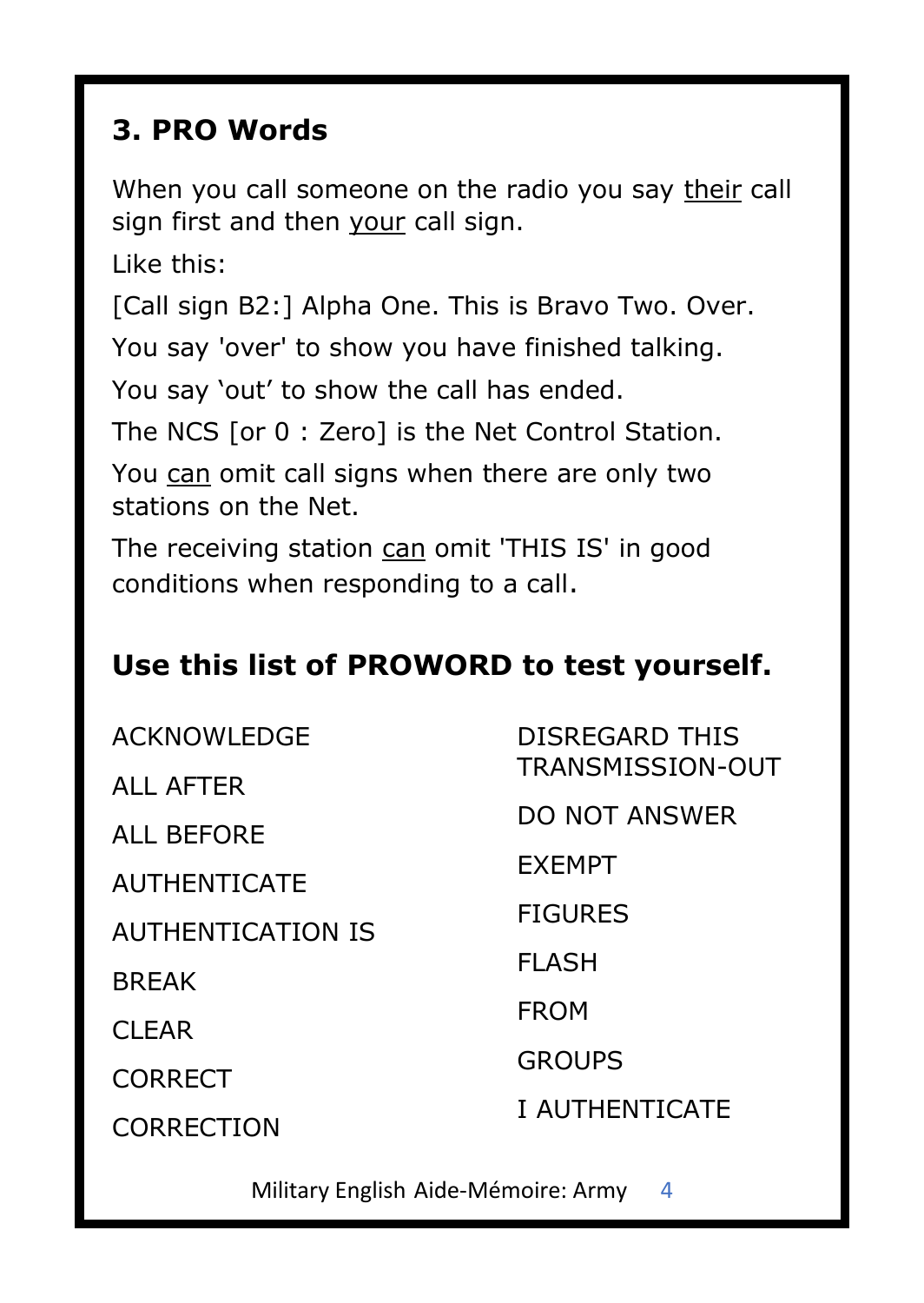| <b>IMMEDIATE</b>   | <b>STI ENCE</b>        |
|--------------------|------------------------|
| <b>INFO</b>        | SILENCE LIFTED         |
| <b>I READ BACK</b> | <b>SPFAK SLOWER</b>    |
| <b>I SAY AGAIN</b> | THIS IS                |
| I SPELL            | <b>TIMF</b>            |
| <b>I VERIFY</b>    | TO.                    |
| <b>MESSAGE</b>     | <b>UNKNOWN STATION</b> |
| MORE TO FOLLOW     | <b>VERIFY</b>          |
| OUT                | <b>WAIT</b>            |
| <b>OVER</b>        | <b>WAIT OUT</b>        |
| <b>PRIORITY</b>    | WILCO                  |
| READ BACK          | <b>WORD AFTER</b>      |
| RELAY (TO)         | <b>WORD BEFORE</b>     |
| ROGER              | <b>WORD TWICF</b>      |
| ROUTINE            | <b>WRONG</b>           |
| <b>SAY AGAIN</b>   |                        |

**Give all students as much practice as possible making radio calls using radios**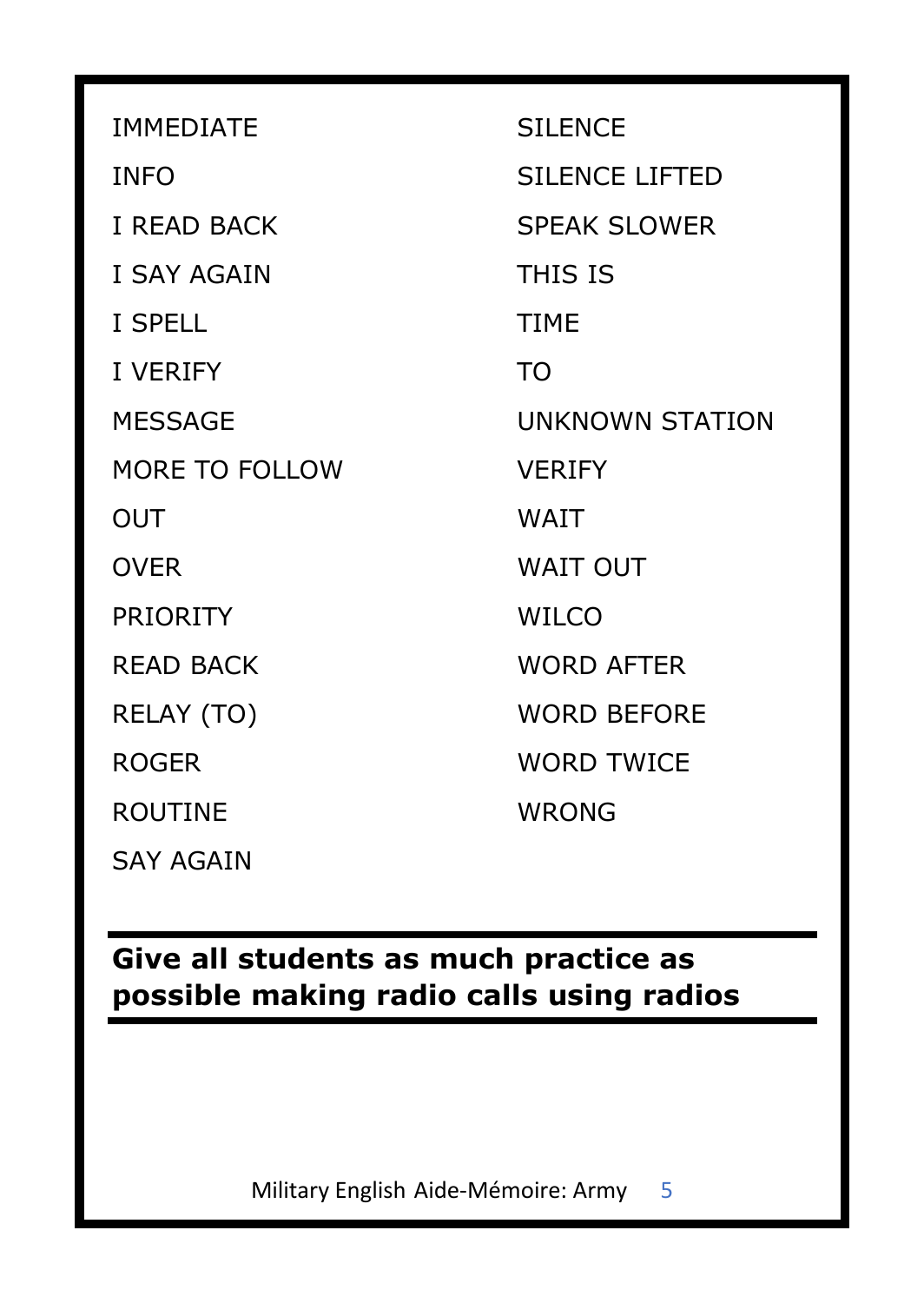# **4. TC3: Tactical Casualty Combat Care**

Three distinct phases.

#### **Phase 1 Care Under Fire**

Priority: win fire fight, then provide aid. Control haemorrhaging (major bleeding) to avoid hypovolemic shock. Use a temporary tourniquet to stop the bleeding.

#### **Phase 2 Tactical Field Care**

Soldier medic gives tactical field care. Priority: stabilise casualty until evacuation Use the **MARCH** mnemonic.

**M**: Massive hemorrhage: control bleeding.

**A**: Airway: make sure the patient can breathe.

**R**: Respiration: decompress suspected tension pneumothorax, seal open chest wounds, support breathing.

**C**: Circulation: establish Intravenous (IV) access and give fluids to treat shock.

**H**: Head Injury/Hypothermia: prevent or treat hypotension and hypoxia to prevent worsening of Traumatic Brain Injury (TBI) and prevent or treat hypothermia.

**Phase 3 Combat Casualty Evacuation Care** Care during evacuation by an aircraft, vehicle, or boat combat casualty evacuation

CASEVAC: Casualty Evacuation MEDEVAC: Medical Evacuation TACEVAC Tactical Evacuation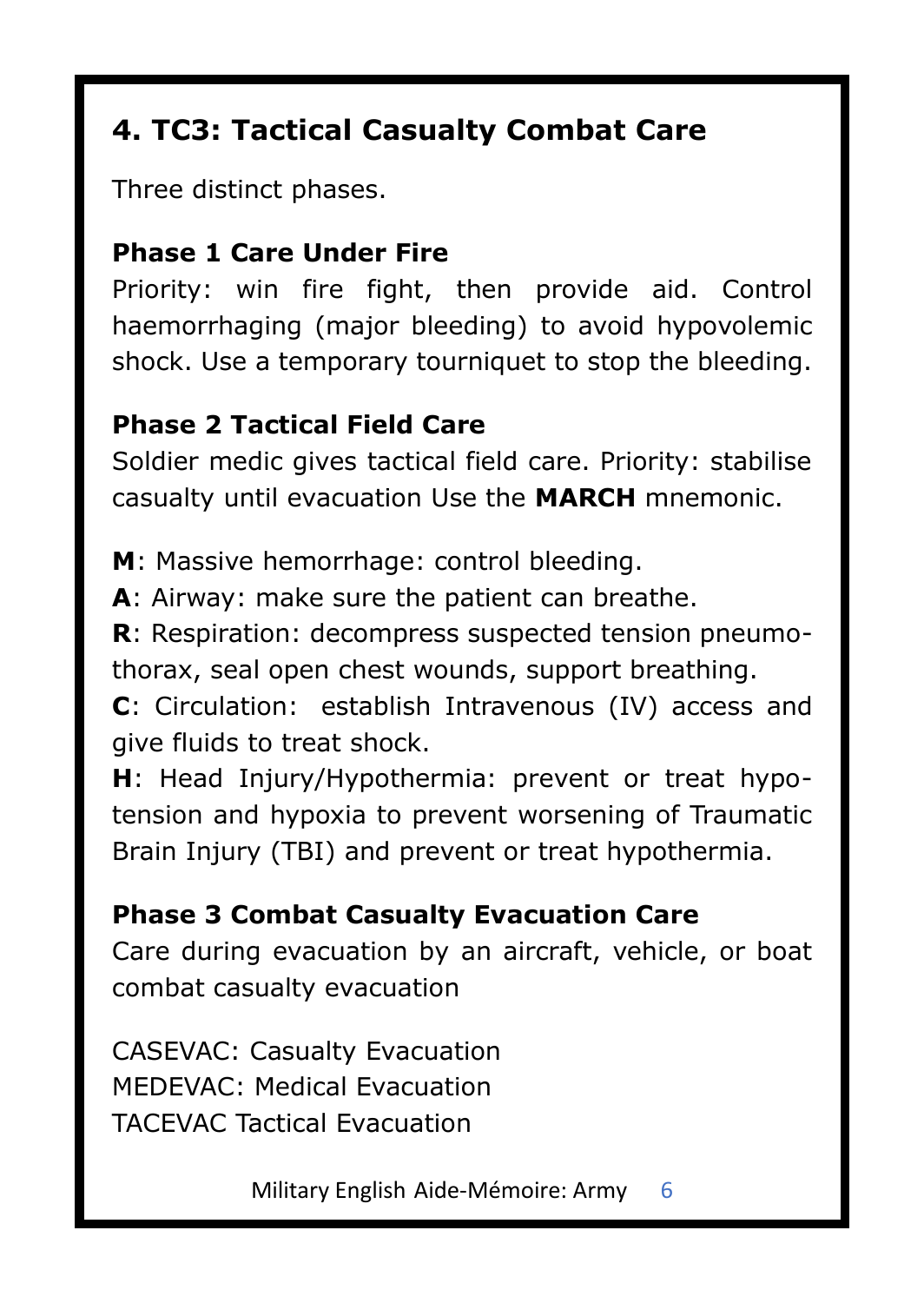# **5. OPs: Observation Posts**

OPs are used to watch and listen for enemy activity and provide security and intelligence for the platoon.

- Should be sited to allow observation of the designated area.
- Sited to take advantage of natural cover and concealment
- Located within small-arms range of the platoon positions.
- Avoid obvious terrain such as hilltops, water towers, church steeples, tallest buildings, lone trees etc.
- A selected observation post should be observed for 10 to 15 minutes to ensure it is not occupied.
- Use a covered and concealed route to and from the OP. Do not use routes to the OP that skyline soldiers.
- At least two soldiers must man each OP.
- A fire team may man the OP if manned for long periods.
- All soldiers should prepare fighting positions at the OP for protection and concealment.
- OPs should be relieved every two to four hours.
- Radio antenna should be masked from enemy observation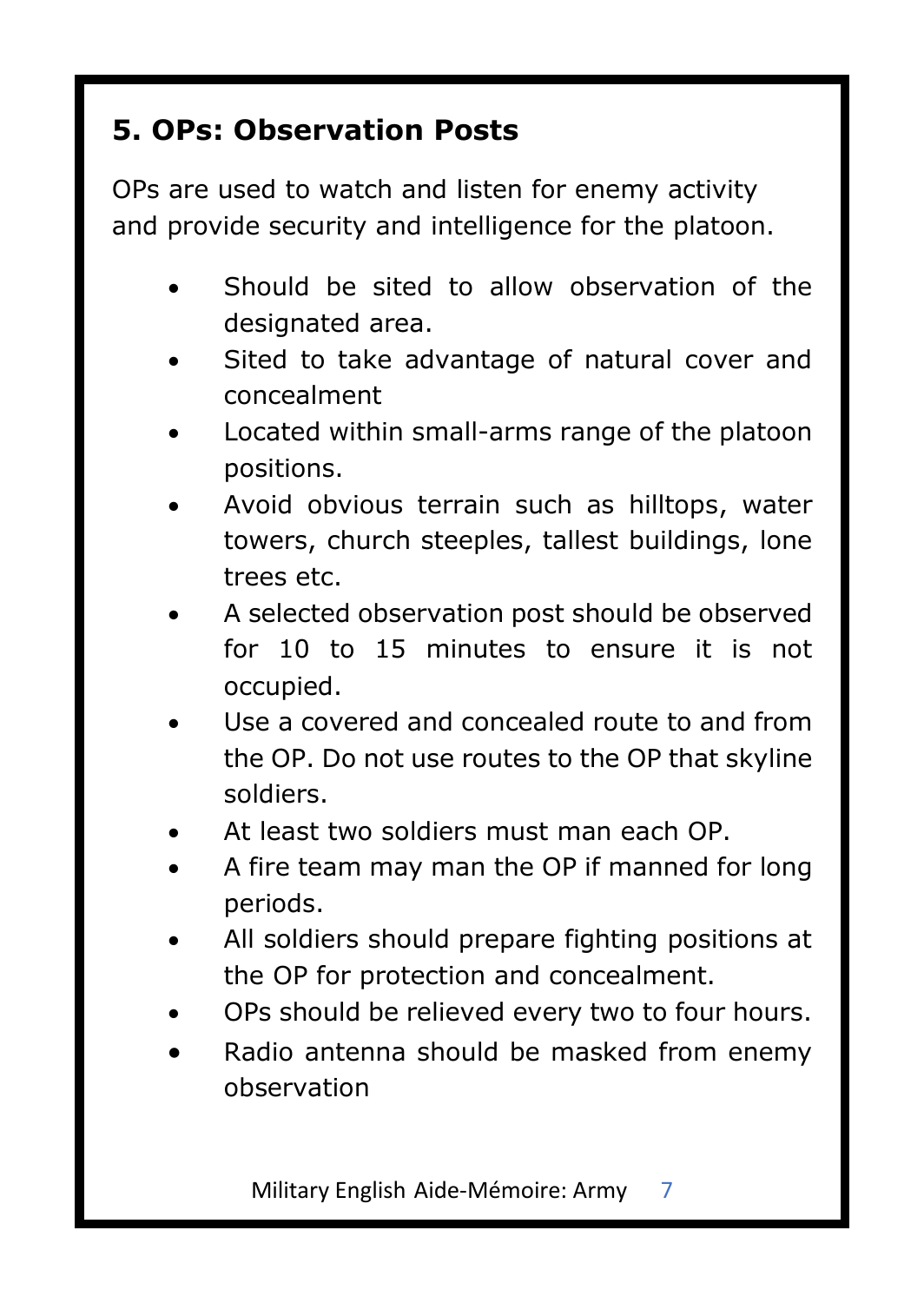## **6. Movement, Overwatch & Manoeuvre**

#### **Tactical Movement**

Tactical movement is the movement of a unit assigned a tactical mission under combat conditions when not in direct ground contact with the enemy.

**Infantry formations**: Line; Column/File; Vee; Box; Wedge; Diamond; Echelon.

#### **Overwatch**

Overwatch is when elements of a unit observe and provide firepower at the ready to cover the rest of the unit during movement or manoeuvre e.g. Travelling Overwatch; Bounding Overwatch; urban patrol.

#### **Maneuver (US) / Manoeuvre (GB)**

Movement ends when ground contact is made, or the unit reaches its destination. Movement is not maneuver. Maneuver happens once a unit has made contact with the enemy. There are five forms of offensive maneuver:

- 1. Envelopment: to surround the enemy forces.
- 2. Turning movement: to make the enemy move from current positions by seizing objective's to enemy's rear.
- 3. Infiltration: undetected movement through enemy positions to an objective in the rear.
- 4. Penetration: breach the enemy's main defense positions, widen the gap created and seize the objective.
- 5. Frontal attack: an attacking element seeks to destroy a weaker enemy force or fix a larger enemy force along a broad front.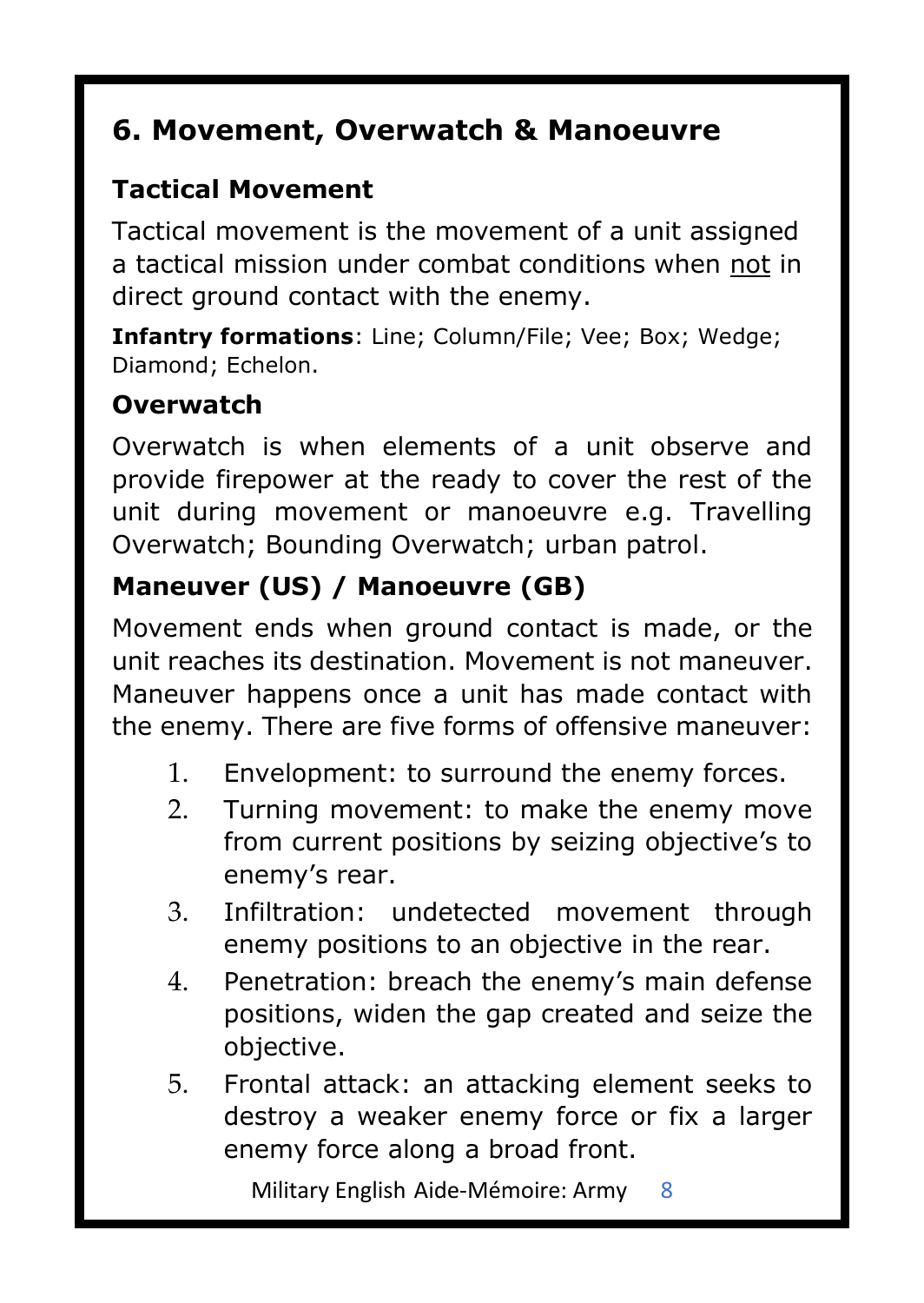# **7. Checkpoints**

Roadblocks and Check Points (CPs) are a means of controlling movement on roads, tracks, and footpaths.

# **Four types**

#### **Deliberate**

Permanent or semi-permanent roadblocks placed on a main road, perhaps near a border, on the outskirts of a city, or on the edge of a controlled area.

#### **Hasty**

These roadblocks are easy to set up and dismantle by ground troops, already on patrol, or a rapid reaction force deployed by helicopter.

#### **Triggered**

This is a variation of the hasty roadblock, usually used under circumstances where it is often easy for anyone to take avoiding action on sighting a block in operation.

#### **Reactionary**

This is a version of the hasty roadblock but is used in reaction to an incident or attack in another area.

#### **Roadblock/Check Point Elements:**

**Headquarters** Barrier Sentries Covering Party Assault Force **Overwatch**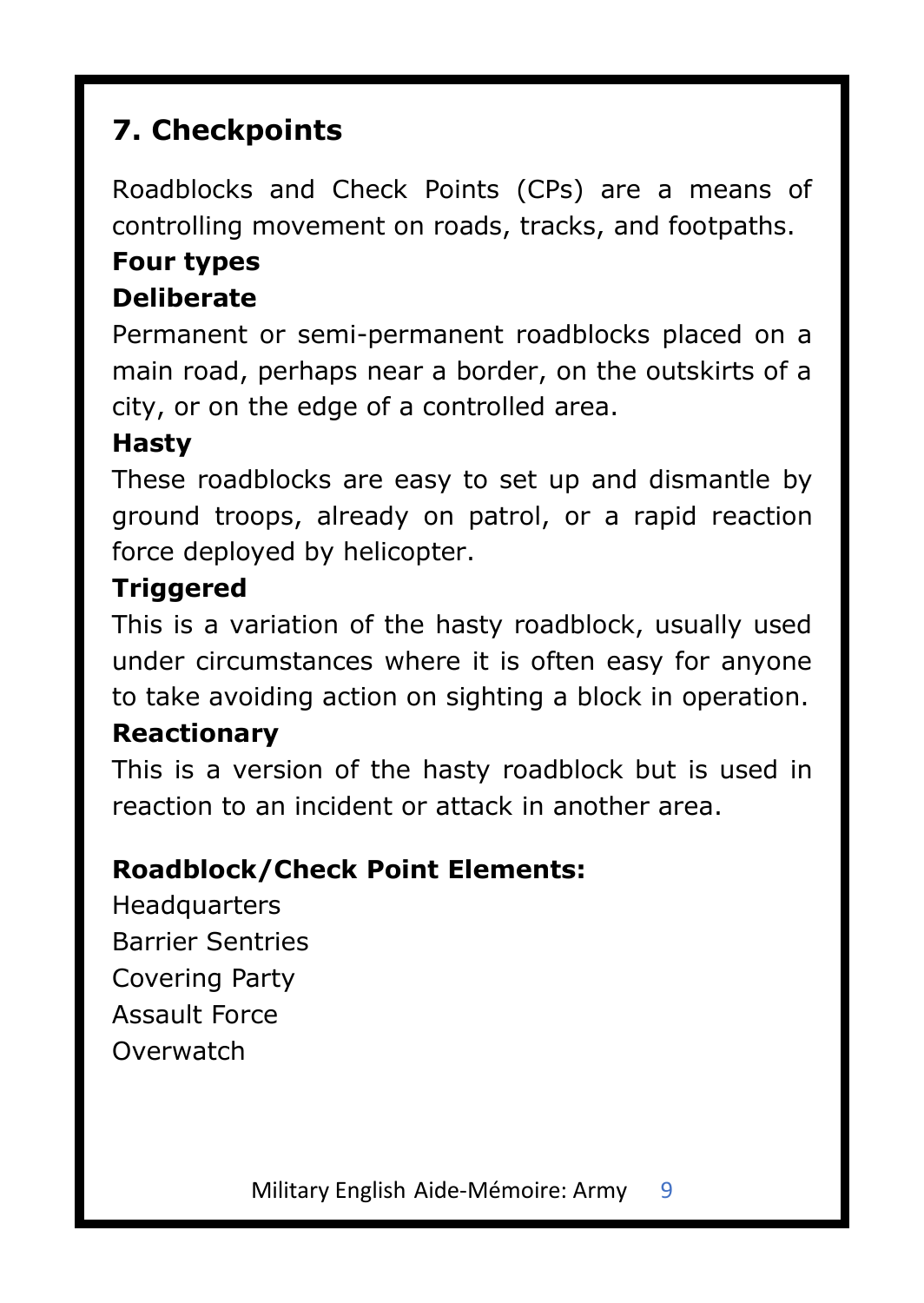# **8. Convoys**

#### **Convoy Elements**

(1) March units. smallest element of a convoy; up to 25 vehicles; a squad to platoon-size element; march unit commander.

(2) Serials. A serial is a group of two to five march units; a company to battalion-size element; serial commander.

(3) Columns. A column is a group of two to five serials; a battalion to brigade-size element; column commander.

#### **Convoy Sections and Personnel**

All columns, serials, and march units have three parts:

*Head*. The head is the first vehicle. Contains guide and pacesetter.

*Main body*. The main body follows immediately after the head and consists of most of the vehicles.

*Trail*. The trail is the last sector of each march column, serial, and march unit.

The Pacesetter sets the pace needed to meet the scheduled itinerary along the route. Guides are used to ensure the convoy follows the prescribed route. The Trail Maintenance Officer is in charge of the maintenance and recovery personnel and equipment; supervises en route maintenance operations. The Trail Officer is responsible for recovery, maintenance, and medical support.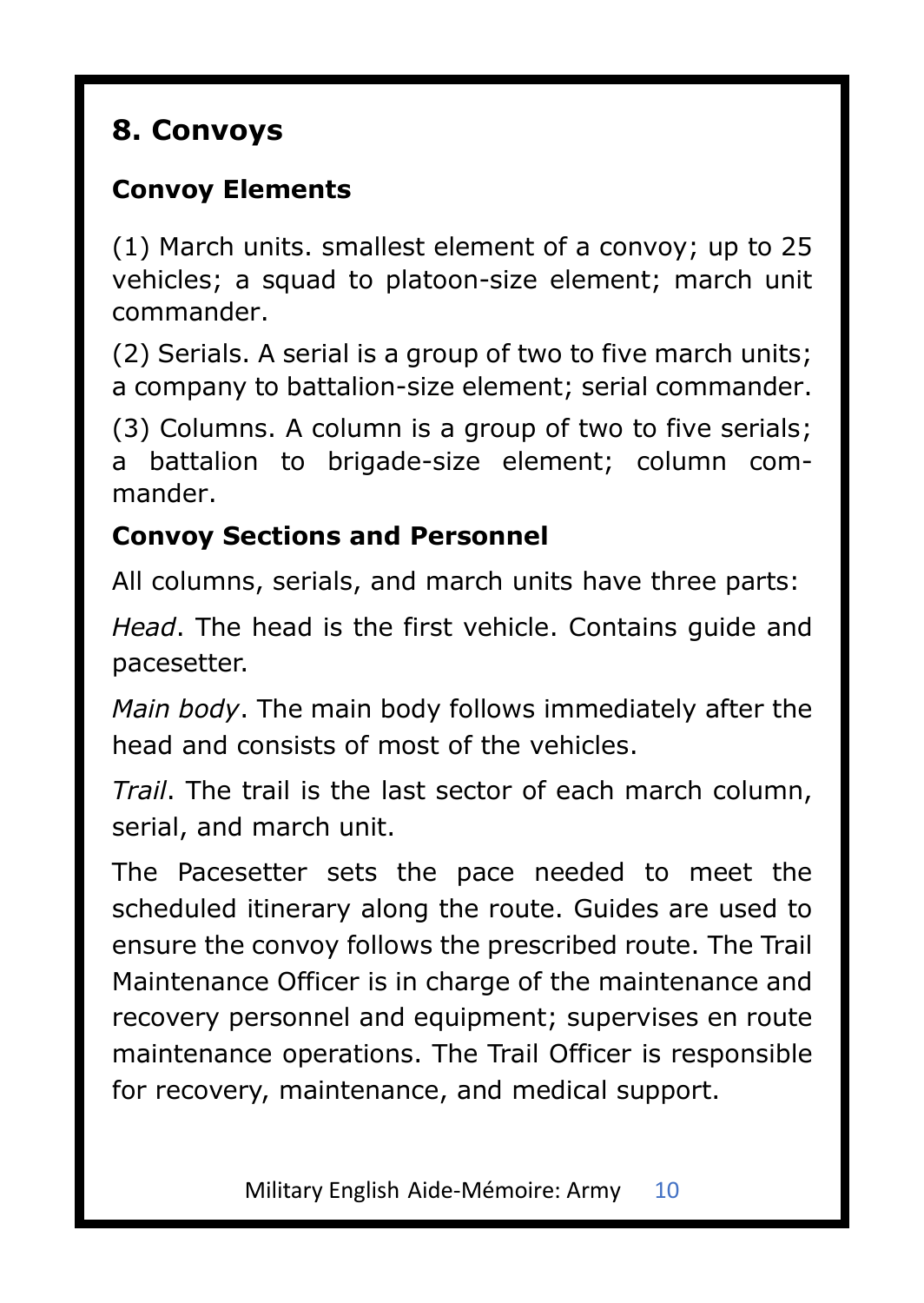#### **9. Patrols**

A patrol will be tasked to:

- collect information
- confirm or deny accuracy of previously gained information
- provide security
- harass, destroy, or capture the enemy.

Patrols can be conducted dismounted or mounted.

a. Dismounted Patrols. A patrol may be a fire team, squad, platoon, or company. Multiple units maintain mutual support for each other as they move and operate.

b. Mounted Patrols. Mounted patrols are especially useful in an economy of force mission where the unit has a large sector to cover.

#### **Reconnaissance Patrols**

Reconnaissance patrols (e.g. a squad) gather information about the enemy, terrain or resources.

#### **Combat Patrols**

A combat patrol is a fighting patrol assigned missions that require engagement with the enemy in combat. Used to: capture enemy documents, provide security, and capture or destroy enemy equipment and installations. Four types of combat patrols: raid (to destroy an installation, base etc.), contact (to find and engage the enemy), ambush (to destroy an enemy formation), and security (to protect friendly forces).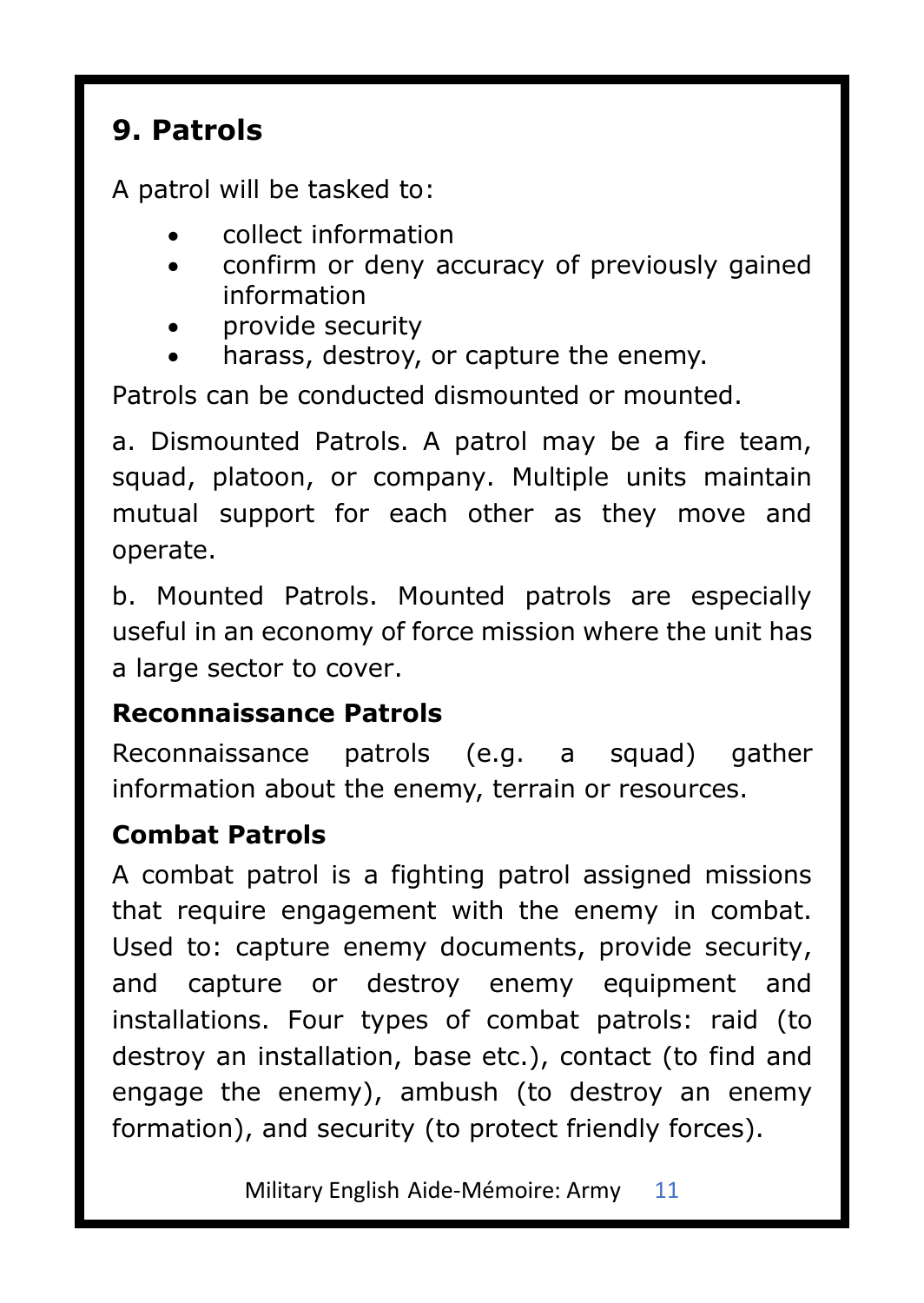# **10. Orders**

**WARNO**: Warning order **OPORD**: Operation order **FRAGO:** Fragmentary order

#### **Sequence**

STEP 1. Receive the mission STEP 2. Issue a warning order (WARNO) STEP 3. Make a tentative plan STEP 4. Start necessary movement STEP 5. Reconnoitre STEP 6. Complete the plan STEP 7. Issue the complete order (OPORD) STEP 8. Supervise

#### **Outline of Five Paragraph Order:**

Most armies use variations of this kind of order format.

#### **Para I. Situation**

A brief description of the enemy and friendly forces dispositions. Point out key locations on the ground, map or sketch. Attachments and detachments to the squad/platoon.

A. Enemy Forces

- Composition, Disposition, Strength
- Capabilities & Limitations
- Most Likely Course of Action
- Most Dangerous Course of Action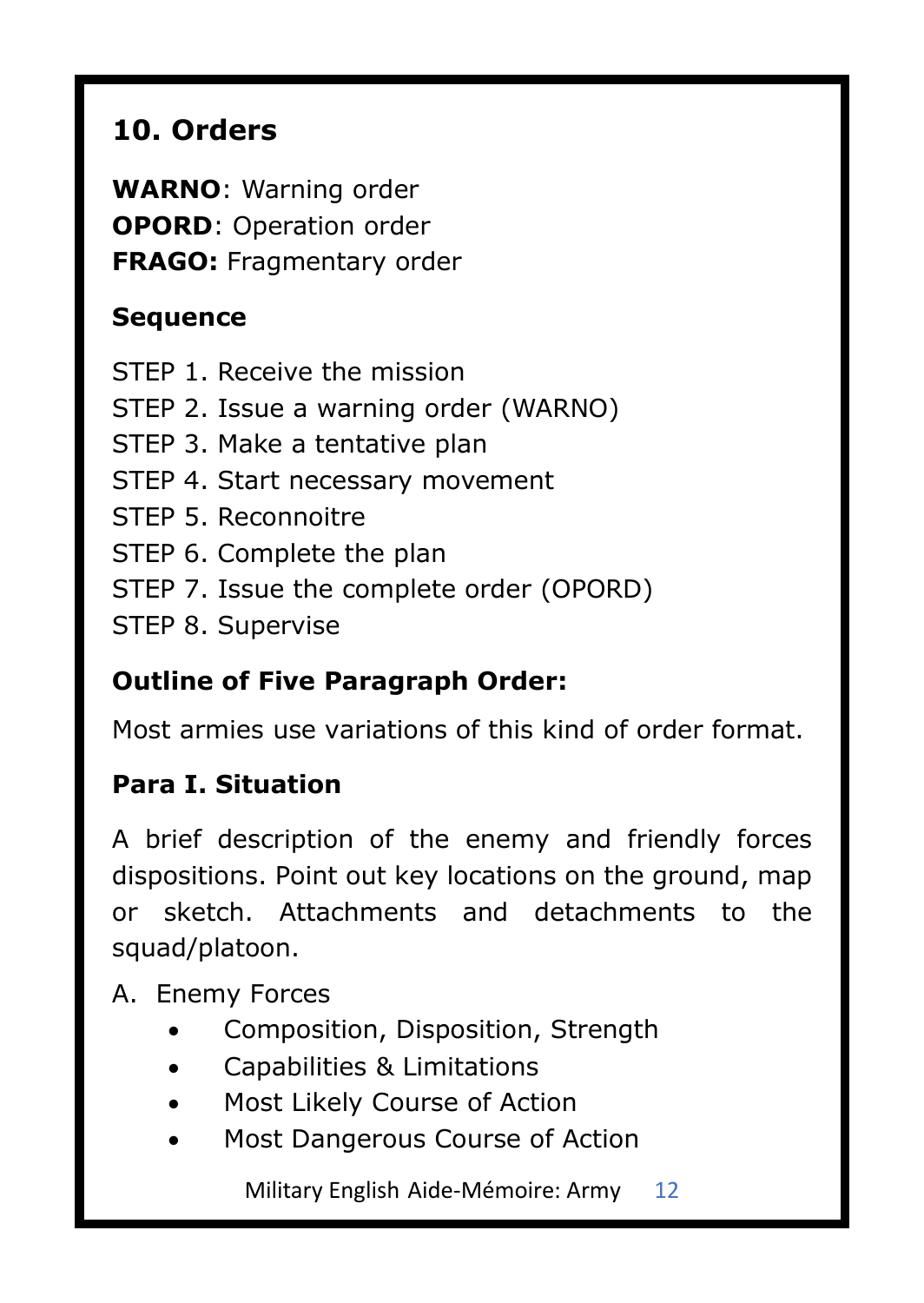- B. Friendly Forces
	- Higher command's Mission & Intent
	- Adiacent Units / Supporting Units
- C. Attachments/Detachments
- D. Civil/Terrain considerations

#### **Para 2. Mission**

Concise statement of the task and purpose (who, what, when, where, and why). If not all information is known, state which parts of the mission statement are tentative.

#### **Para 3. Execution**

Brief statement of the tentative concept of the operation.

- A. Commander's Intent
- B. Concept of the Operation [incl. Scheme of Maneuver and Fire Support Plan]
- C. Tasks: Time schedule [e.g. earliest time of move; Time and place of OPORD; probable execution time. Inspection times and items to be inspected different from SOP. Rehearsal time, location, and actions to be rehearsed]; Tasks to subordinate key personnel e.g. Platoon sergeant; squad leaders; RATELO; aidman; attachments. Tasks to soldiers helping prepare OPORD. Tasks as needed to others.
- D. Coordinating Instructions (with other units).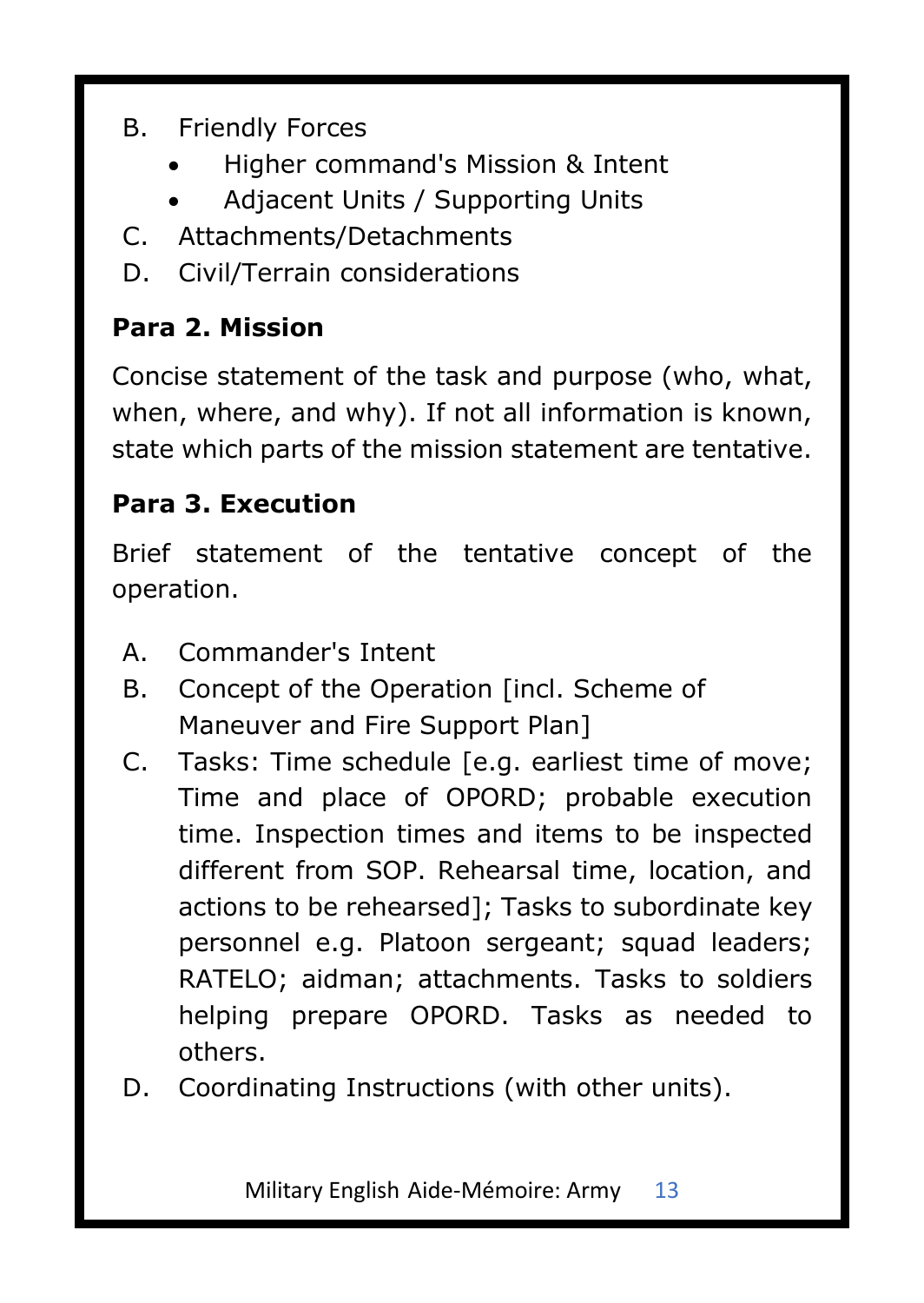#### **Para 4. Service Support**

CSS tasks to be accomplished that are different from the TACSOP; Equipment and transportation.

- A. Administration Enemy Prisoners of War ("EPW") & Casualty Evacuation Plans
- B. Logistics Food, Ammunition, Supply, Communications, Pyrotechnics, etc.

#### **Para V. Command and Signals**

- A. Signals/code words [Primary; Alternate; Contingency; Emergency]; SOI in effect.
- B. Command Location of CP; succession of command (if not SOP).

#### **Acronyms**

SOP: Standard Operating Procedure SOI: Signal Operation Instructions CSS: Combat Service Supports TACSOP: Tactical Standard Operating Procedure CP: Command Post RATELO: Radio Telephone Operator

**Give students as much practice as possible giving and listening to orders. They need to understand everything in orders. Every. Single. Detail.**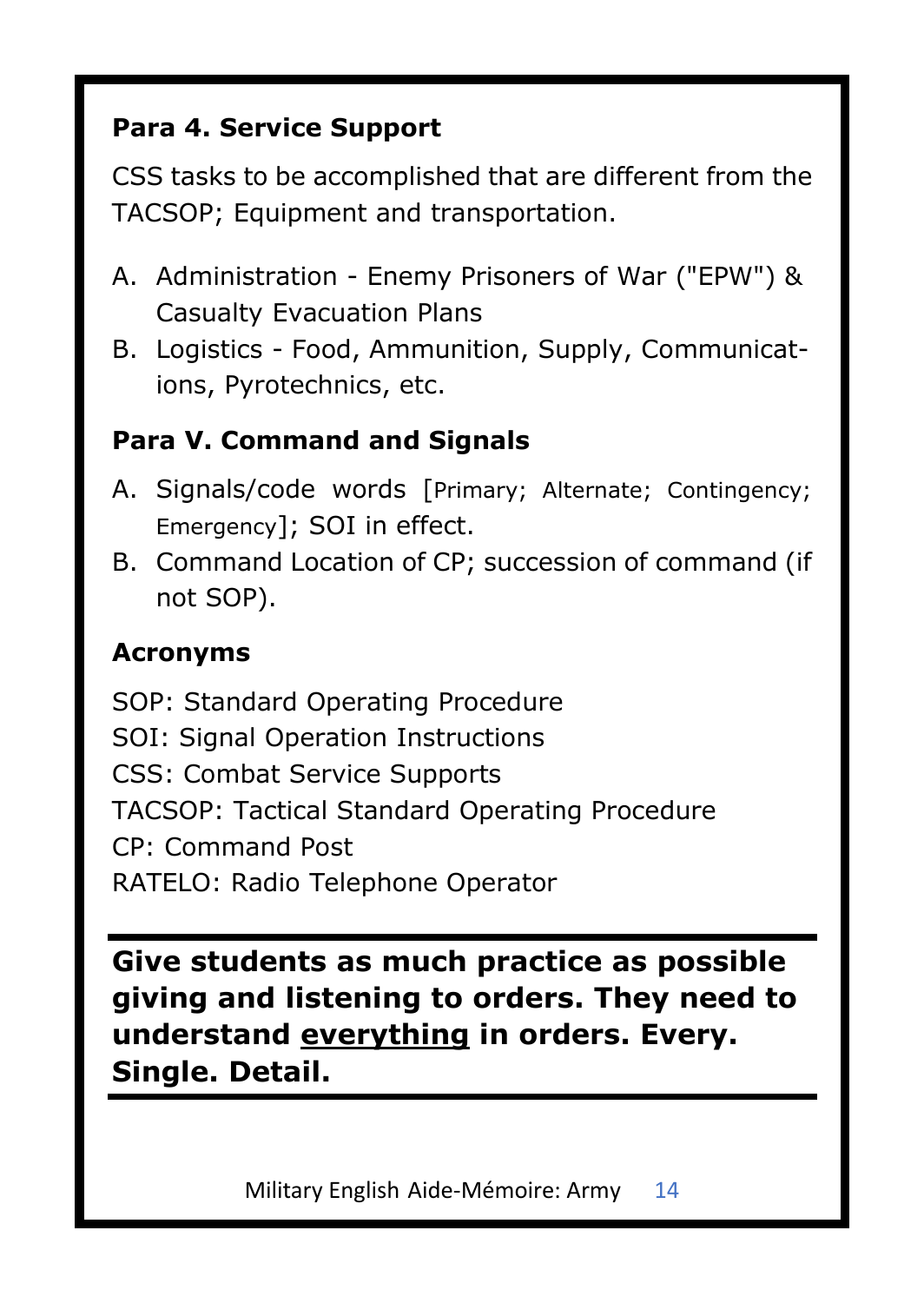# **11. Navigation**

**Military English Tactical and Peacekeeping Operations** uses a six-figure grid system. In certain cases, soldiers will need to use more accurate 8 figure grids references.

Maps are divided into numbered squares**.** These squares are made by the grid lines on the map. There are two kinds of grid lines: eastings and northings. See below.

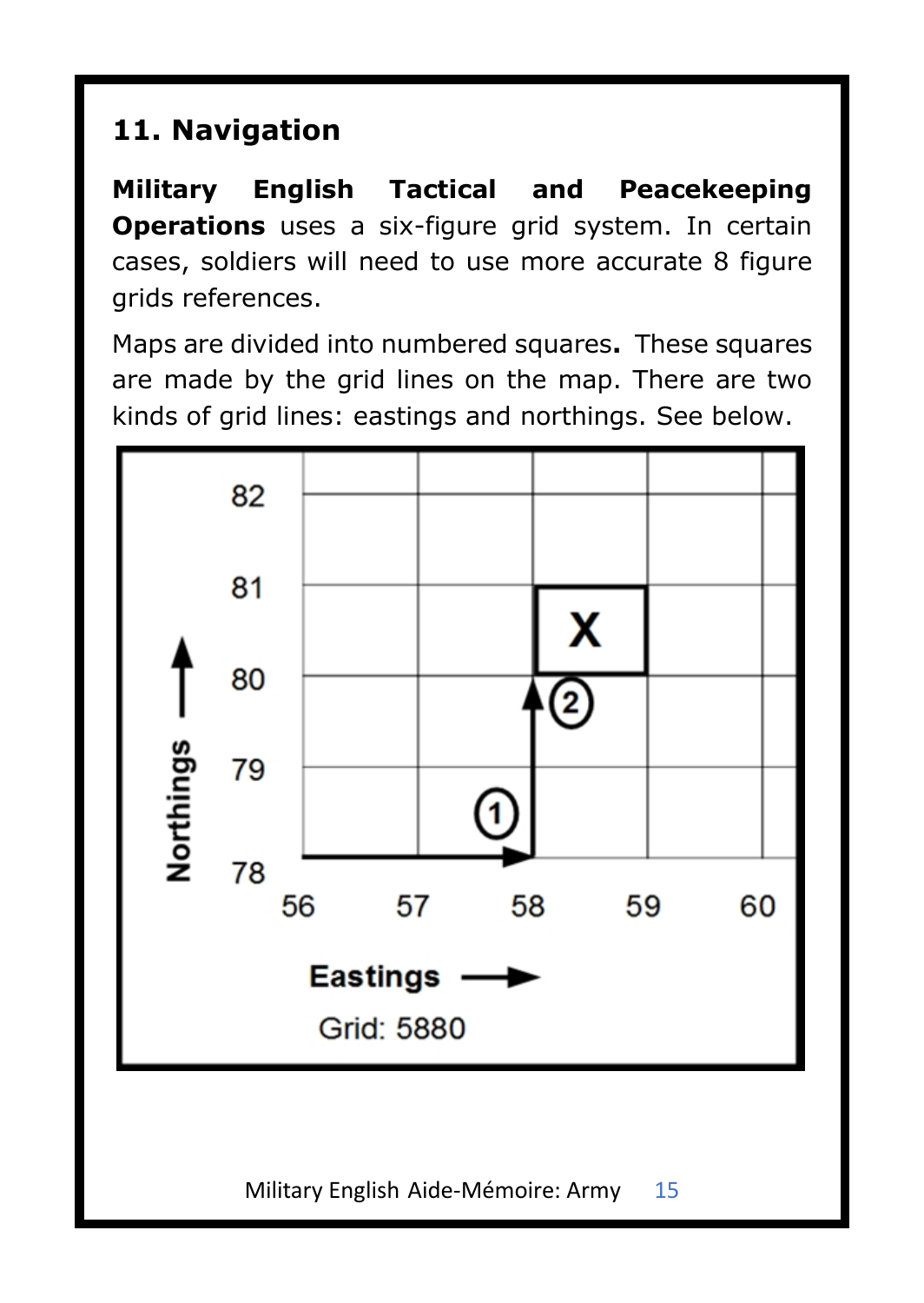Eastings: are lines that run vertically up and down the map. They increase in number the further you move east. Northings: are lines that run horizontally across the map. They increase in number the further you move north. Now imagine the square 5880 is divided into 10 x 10 smaller squares. Use these squares to calculate the 6-figure grid number as in the example below. Calculate the easting first and add it to the 4-figure grid reference and then the northing.

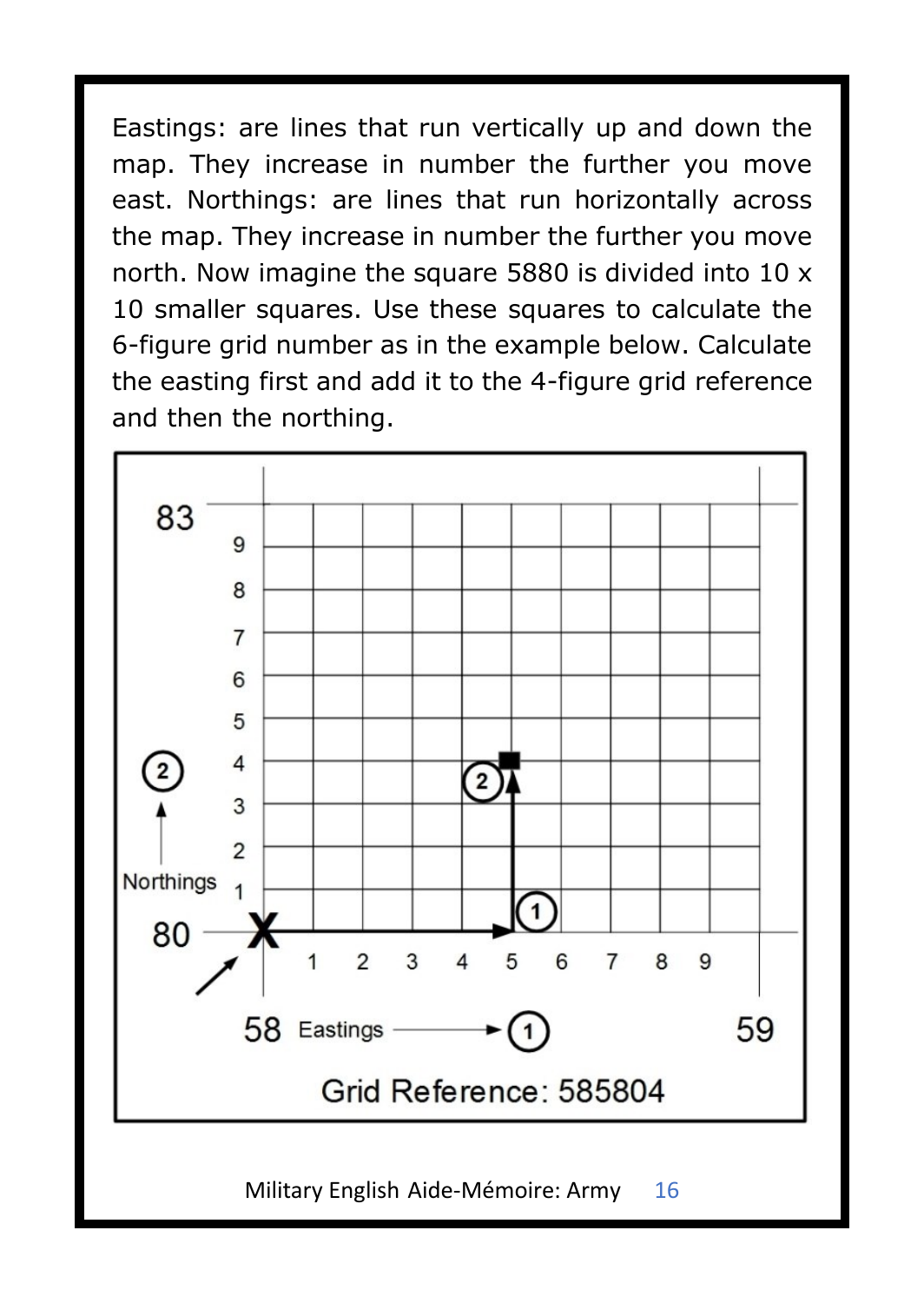# **12. Numbers and Time**

#### **Numbers**

| $0$ /zero (US) / oh (GB) |             |              |  |
|--------------------------|-------------|--------------|--|
| $1$ /one/wun             | 2/two/too   | 3/three/tree |  |
| 4/four/fower             | 5/five/fife | 6/six        |  |
| 7/seven                  | 8/eight/ait | 9/nine/niner |  |

#### **Time**

| $1$ a.m.           | 01:00 | zero one hundred (hours) (US)<br>oh one hundred (hours) (GB) |
|--------------------|-------|--------------------------------------------------------------|
| 05:30<br>5.30 a.m. |       | zero five thirty (hours)<br>oh five thirty (hours)           |
| 7.45 a.m.          | 07:45 | zero seven forty-five (hours)<br>oh seven forty-five (hours) |
| $10.15$ a.m.       | 10:15 | ten fifteen (hours)                                          |
| 1 p.m.             | 13:00 | thirteen hundred (hours)                                     |
| 4.30 p.m.          | 16:30 | sixteen thirty (hours)                                       |

#### **Date Time Group: DDHHMM(Z)MONYY**

Day: DD e.g. 08 Hours + Minutes: HHMM e.g. 1330 Time Zone: e.g. Zulu Day: e.g. Monday Month: e.g. February Year: YY e.g. 20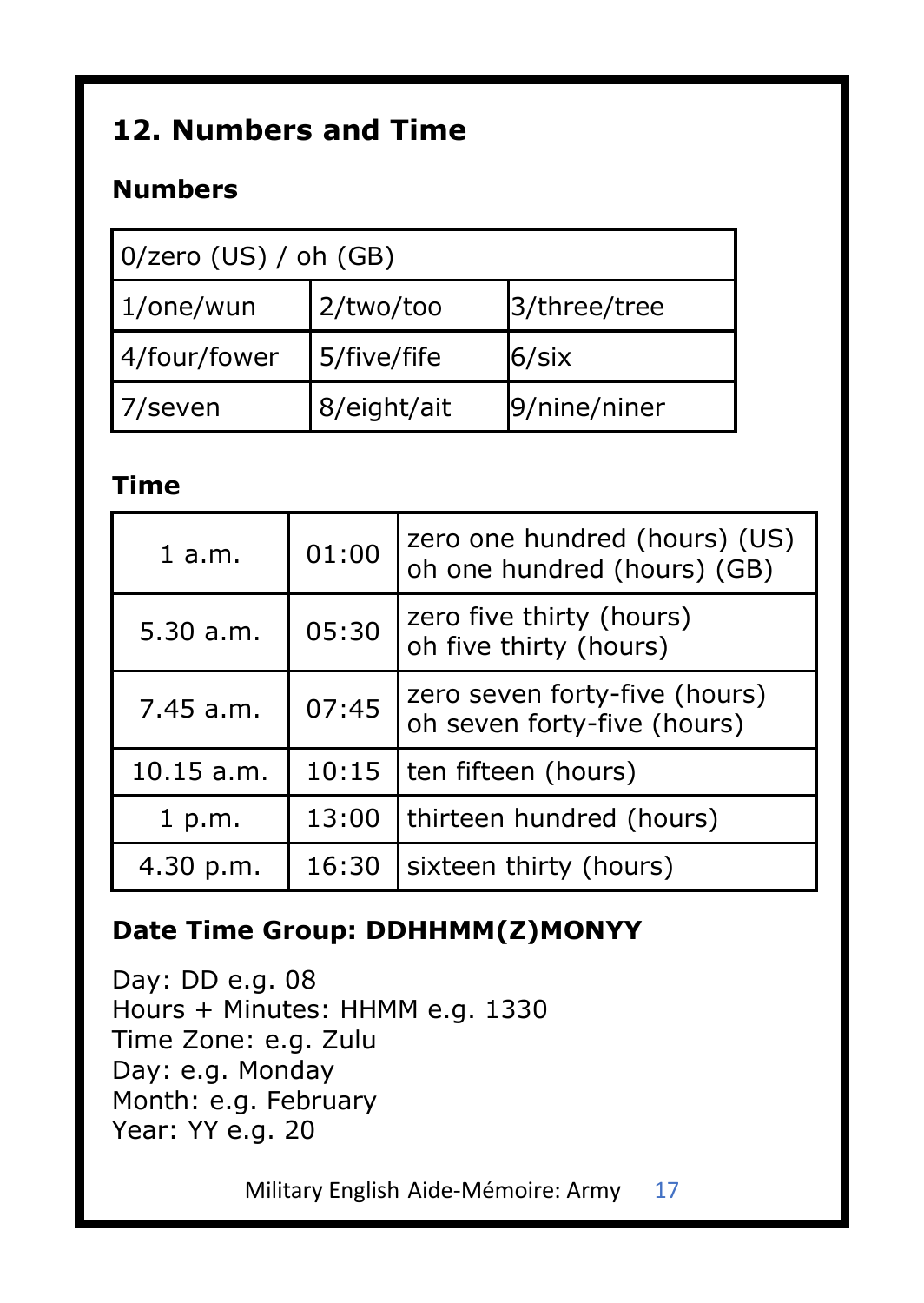### **13. Key Acronyms**

The acronyms in this list are mainly US Army terms. There will be differences between armies, and there are many more acronyms. These are just a key selection.

Ask your students to match acronyms and meanings, then ask them to sort sets of acronyms into categories, then revise the acronyms constantly.

| AA                                      | assembly area                             |  |
|-----------------------------------------|-------------------------------------------|--|
| AA                                      | avenue of approach                        |  |
| AO                                      | area of operations                        |  |
| <b>APC</b>                              | armored personnel carrier                 |  |
| <b>BCT</b>                              | Brigade Combat Team                       |  |
| <b>BHL</b>                              | battle handover line                      |  |
| <b>BP</b>                               | battle position                           |  |
| <b>BRIDGEREP</b>                        | report of bridge, overpass, culvert,      |  |
|                                         | underpass, or tunnel                      |  |
| C <sub>2</sub>                          | command and control                       |  |
| CAS                                     | close air support                         |  |
| <b>CASEVAC</b>                          | casualty evacuation                       |  |
| <b>CCP</b>                              | casualty collection point                 |  |
| <b>CFL</b>                              | coordinated fire line                     |  |
| <b>COA</b>                              | course of action                          |  |
| <b>CP</b>                               | check point                               |  |
| <b>CP</b>                               | command post                              |  |
| <b>CROSSREP</b>                         | report of ford, ferry, or other water     |  |
|                                         | crossing site                             |  |
| CS                                      | combat support                            |  |
| DS                                      | direct support                            |  |
| EA                                      | engagement area                           |  |
| <b>EPW</b>                              | enemy prisoner of war                     |  |
| <b>ESTAT</b><br>equipment status report |                                           |  |
|                                         | Military English Aide-Mémoire: Army<br>18 |  |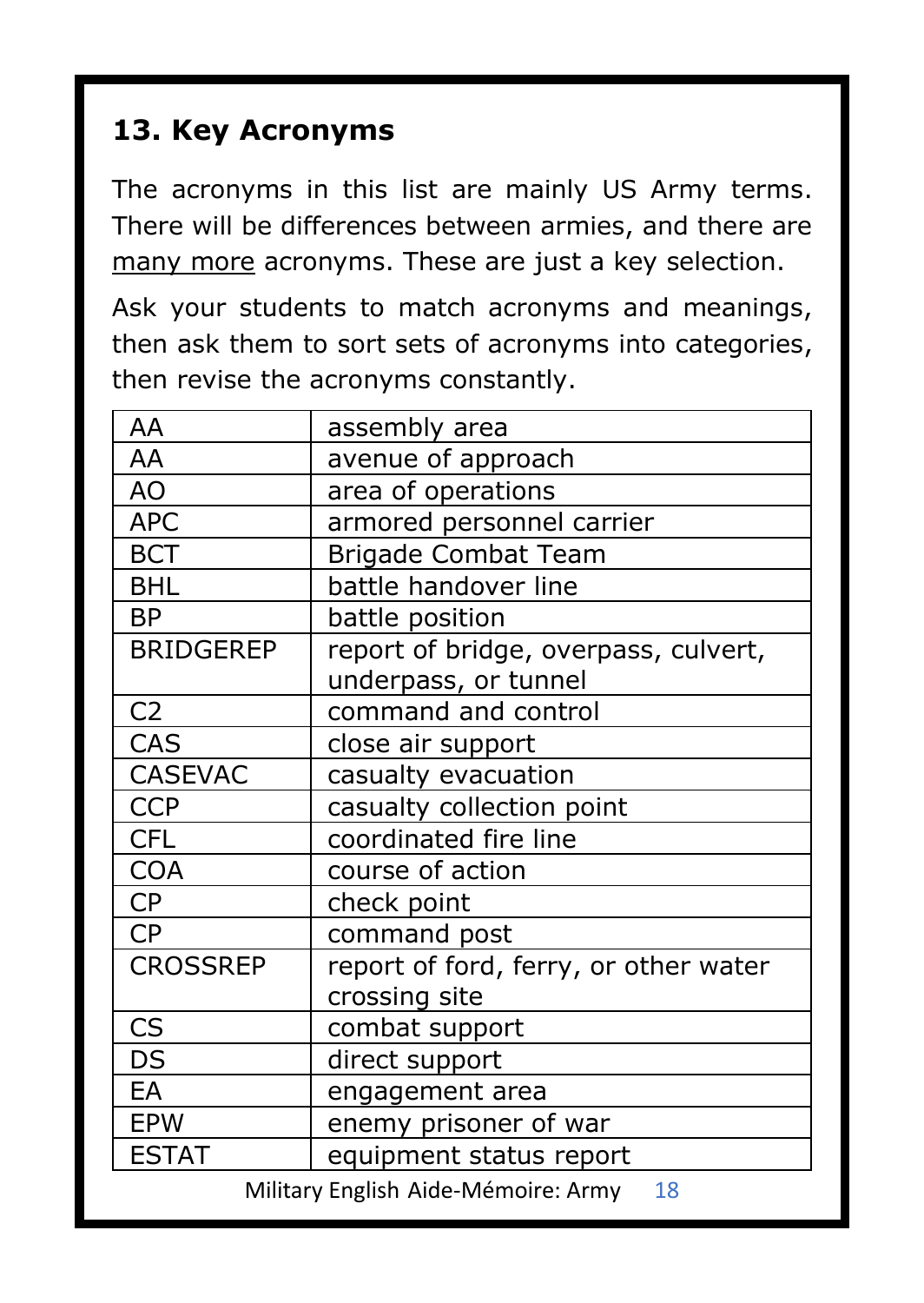| forward air controller<br>FAC.<br><b>FDC</b><br>fire direction center<br><b>FEBA</b><br>forward edge of the battle area<br><b>FFA</b><br>free fire area<br><b>FIST</b><br>fire support team<br><b>FLOT</b><br>forward line of own troops<br>FO<br>forward observer<br><b>FRAGO</b><br>fragmentary order<br><b>FSCL</b><br>fire support coordination line<br><b>FSCOORD</b><br>fire support coordinator<br><b>FSE</b><br>fire support element<br><b>FSO</b><br>fire support officer<br><b>FWF</b><br>former warring factions<br><b>HPT</b><br>high-priority target<br>HQ<br>headquarters<br><b>HVT</b><br>high-value target<br>identification<br>ID<br><b>IFV</b><br>Infantry fighting vehicle<br><b>IRP</b><br>initial rally point<br>Joint Force Commander<br><b>JFC</b><br><b>JTF</b><br>Joint Task Force<br><b>KIA</b><br>killed in action<br>LACE<br>liquid, ammunition, casualty, and<br>equipment<br>LC<br>line of contact<br>LD<br>line of departure<br>LD/LC<br>line of departure is line of contact<br>LO<br>liaison officer<br><b>LOA</b><br>limit of advance<br>LOC<br>line of communication<br>LOS<br>line of sight<br>LOW<br>law of war |    |                 |
|------------------------------------------------------------------------------------------------------------------------------------------------------------------------------------------------------------------------------------------------------------------------------------------------------------------------------------------------------------------------------------------------------------------------------------------------------------------------------------------------------------------------------------------------------------------------------------------------------------------------------------------------------------------------------------------------------------------------------------------------------------------------------------------------------------------------------------------------------------------------------------------------------------------------------------------------------------------------------------------------------------------------------------------------------------------------------------------------------------------------------------------------------|----|-----------------|
|                                                                                                                                                                                                                                                                                                                                                                                                                                                                                                                                                                                                                                                                                                                                                                                                                                                                                                                                                                                                                                                                                                                                                      | FA | field artillery |
|                                                                                                                                                                                                                                                                                                                                                                                                                                                                                                                                                                                                                                                                                                                                                                                                                                                                                                                                                                                                                                                                                                                                                      |    |                 |
|                                                                                                                                                                                                                                                                                                                                                                                                                                                                                                                                                                                                                                                                                                                                                                                                                                                                                                                                                                                                                                                                                                                                                      |    |                 |
|                                                                                                                                                                                                                                                                                                                                                                                                                                                                                                                                                                                                                                                                                                                                                                                                                                                                                                                                                                                                                                                                                                                                                      |    |                 |
|                                                                                                                                                                                                                                                                                                                                                                                                                                                                                                                                                                                                                                                                                                                                                                                                                                                                                                                                                                                                                                                                                                                                                      |    |                 |
|                                                                                                                                                                                                                                                                                                                                                                                                                                                                                                                                                                                                                                                                                                                                                                                                                                                                                                                                                                                                                                                                                                                                                      |    |                 |
|                                                                                                                                                                                                                                                                                                                                                                                                                                                                                                                                                                                                                                                                                                                                                                                                                                                                                                                                                                                                                                                                                                                                                      |    |                 |
|                                                                                                                                                                                                                                                                                                                                                                                                                                                                                                                                                                                                                                                                                                                                                                                                                                                                                                                                                                                                                                                                                                                                                      |    |                 |
|                                                                                                                                                                                                                                                                                                                                                                                                                                                                                                                                                                                                                                                                                                                                                                                                                                                                                                                                                                                                                                                                                                                                                      |    |                 |
|                                                                                                                                                                                                                                                                                                                                                                                                                                                                                                                                                                                                                                                                                                                                                                                                                                                                                                                                                                                                                                                                                                                                                      |    |                 |
|                                                                                                                                                                                                                                                                                                                                                                                                                                                                                                                                                                                                                                                                                                                                                                                                                                                                                                                                                                                                                                                                                                                                                      |    |                 |
|                                                                                                                                                                                                                                                                                                                                                                                                                                                                                                                                                                                                                                                                                                                                                                                                                                                                                                                                                                                                                                                                                                                                                      |    |                 |
|                                                                                                                                                                                                                                                                                                                                                                                                                                                                                                                                                                                                                                                                                                                                                                                                                                                                                                                                                                                                                                                                                                                                                      |    |                 |
|                                                                                                                                                                                                                                                                                                                                                                                                                                                                                                                                                                                                                                                                                                                                                                                                                                                                                                                                                                                                                                                                                                                                                      |    |                 |
|                                                                                                                                                                                                                                                                                                                                                                                                                                                                                                                                                                                                                                                                                                                                                                                                                                                                                                                                                                                                                                                                                                                                                      |    |                 |
|                                                                                                                                                                                                                                                                                                                                                                                                                                                                                                                                                                                                                                                                                                                                                                                                                                                                                                                                                                                                                                                                                                                                                      |    |                 |
|                                                                                                                                                                                                                                                                                                                                                                                                                                                                                                                                                                                                                                                                                                                                                                                                                                                                                                                                                                                                                                                                                                                                                      |    |                 |
|                                                                                                                                                                                                                                                                                                                                                                                                                                                                                                                                                                                                                                                                                                                                                                                                                                                                                                                                                                                                                                                                                                                                                      |    |                 |
|                                                                                                                                                                                                                                                                                                                                                                                                                                                                                                                                                                                                                                                                                                                                                                                                                                                                                                                                                                                                                                                                                                                                                      |    |                 |
|                                                                                                                                                                                                                                                                                                                                                                                                                                                                                                                                                                                                                                                                                                                                                                                                                                                                                                                                                                                                                                                                                                                                                      |    |                 |
|                                                                                                                                                                                                                                                                                                                                                                                                                                                                                                                                                                                                                                                                                                                                                                                                                                                                                                                                                                                                                                                                                                                                                      |    |                 |
|                                                                                                                                                                                                                                                                                                                                                                                                                                                                                                                                                                                                                                                                                                                                                                                                                                                                                                                                                                                                                                                                                                                                                      |    |                 |
|                                                                                                                                                                                                                                                                                                                                                                                                                                                                                                                                                                                                                                                                                                                                                                                                                                                                                                                                                                                                                                                                                                                                                      |    |                 |
|                                                                                                                                                                                                                                                                                                                                                                                                                                                                                                                                                                                                                                                                                                                                                                                                                                                                                                                                                                                                                                                                                                                                                      |    |                 |
|                                                                                                                                                                                                                                                                                                                                                                                                                                                                                                                                                                                                                                                                                                                                                                                                                                                                                                                                                                                                                                                                                                                                                      |    |                 |
|                                                                                                                                                                                                                                                                                                                                                                                                                                                                                                                                                                                                                                                                                                                                                                                                                                                                                                                                                                                                                                                                                                                                                      |    |                 |
|                                                                                                                                                                                                                                                                                                                                                                                                                                                                                                                                                                                                                                                                                                                                                                                                                                                                                                                                                                                                                                                                                                                                                      |    |                 |
|                                                                                                                                                                                                                                                                                                                                                                                                                                                                                                                                                                                                                                                                                                                                                                                                                                                                                                                                                                                                                                                                                                                                                      |    |                 |
|                                                                                                                                                                                                                                                                                                                                                                                                                                                                                                                                                                                                                                                                                                                                                                                                                                                                                                                                                                                                                                                                                                                                                      |    |                 |
|                                                                                                                                                                                                                                                                                                                                                                                                                                                                                                                                                                                                                                                                                                                                                                                                                                                                                                                                                                                                                                                                                                                                                      |    |                 |
|                                                                                                                                                                                                                                                                                                                                                                                                                                                                                                                                                                                                                                                                                                                                                                                                                                                                                                                                                                                                                                                                                                                                                      |    |                 |
|                                                                                                                                                                                                                                                                                                                                                                                                                                                                                                                                                                                                                                                                                                                                                                                                                                                                                                                                                                                                                                                                                                                                                      |    |                 |
|                                                                                                                                                                                                                                                                                                                                                                                                                                                                                                                                                                                                                                                                                                                                                                                                                                                                                                                                                                                                                                                                                                                                                      |    |                 |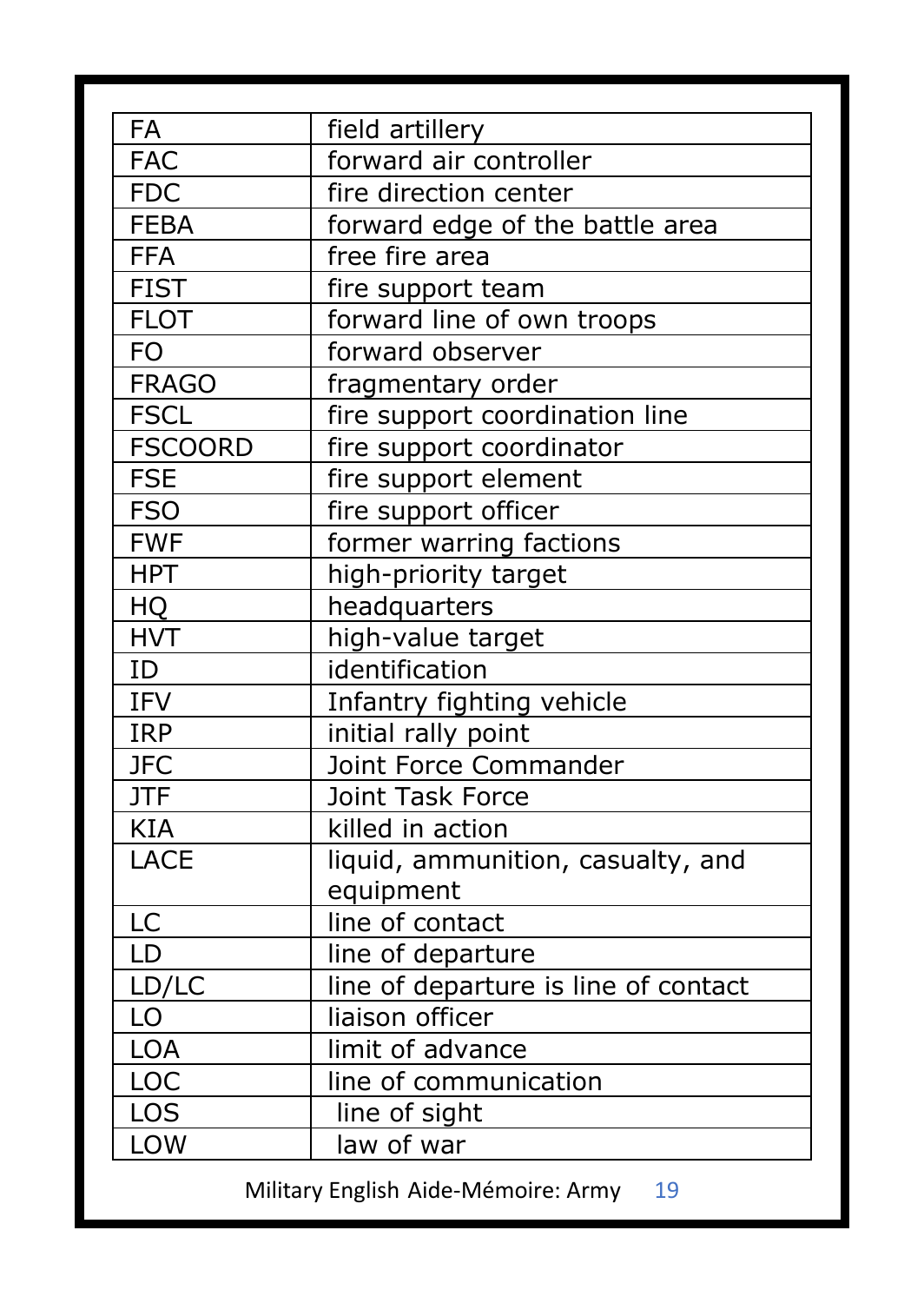| <b>LRP</b>     | logistic release point                 |
|----------------|----------------------------------------|
| LT.            | lieutenant                             |
| 17             | landing zone                           |
| <b>MBA</b>     | main battle area                       |
| <b>MBT</b>     | Main Battle Tank                       |
| <b>MEDEVAC</b> | medical evacuation                     |
| <b>MEL</b>     | maximum engagement line                |
| <b>METL</b>    | mission essential task list            |
| MFTT-TC        | mission, enemy, terrain (and           |
|                | weather), troops, time available, and  |
|                | civilian                               |
| <b>MOPP</b>    | mission-oriented protective posture    |
| <b>MOS</b>     | military occupational speciality       |
| MOUT           | military operations on urbanized       |
|                | terrain                                |
| <b>MSD</b>     | minimum safe distance                  |
| <b>MSR</b>     | main supply route                      |
| <b>MVT</b>     | Movement                               |
| <b>NCO</b>     | non-commissioned officer               |
| <b>NCOIC</b>   | non-commissioned officer in charge     |
| <b>NCS</b>     | net control station                    |
| <b>NEO</b>     | non-combatant evacuation operation     |
| <b>NFA</b>     | no-fire area                           |
| <b>NMC</b>     | non-mission capable                    |
| <b>OAKOC</b>   | observation and fields of fire,        |
|                | avenues of approach, key and           |
|                | decisive terrain, obstacles, cover and |
|                | concealment                            |
| <b>OIC</b>     | officer in charge                      |
| OP             | observation post                       |
| <b>OPCON</b>   | operational control                    |
| <b>OPLAN</b>   | operational plan                       |
| <b>OPORD</b>   | operation order                        |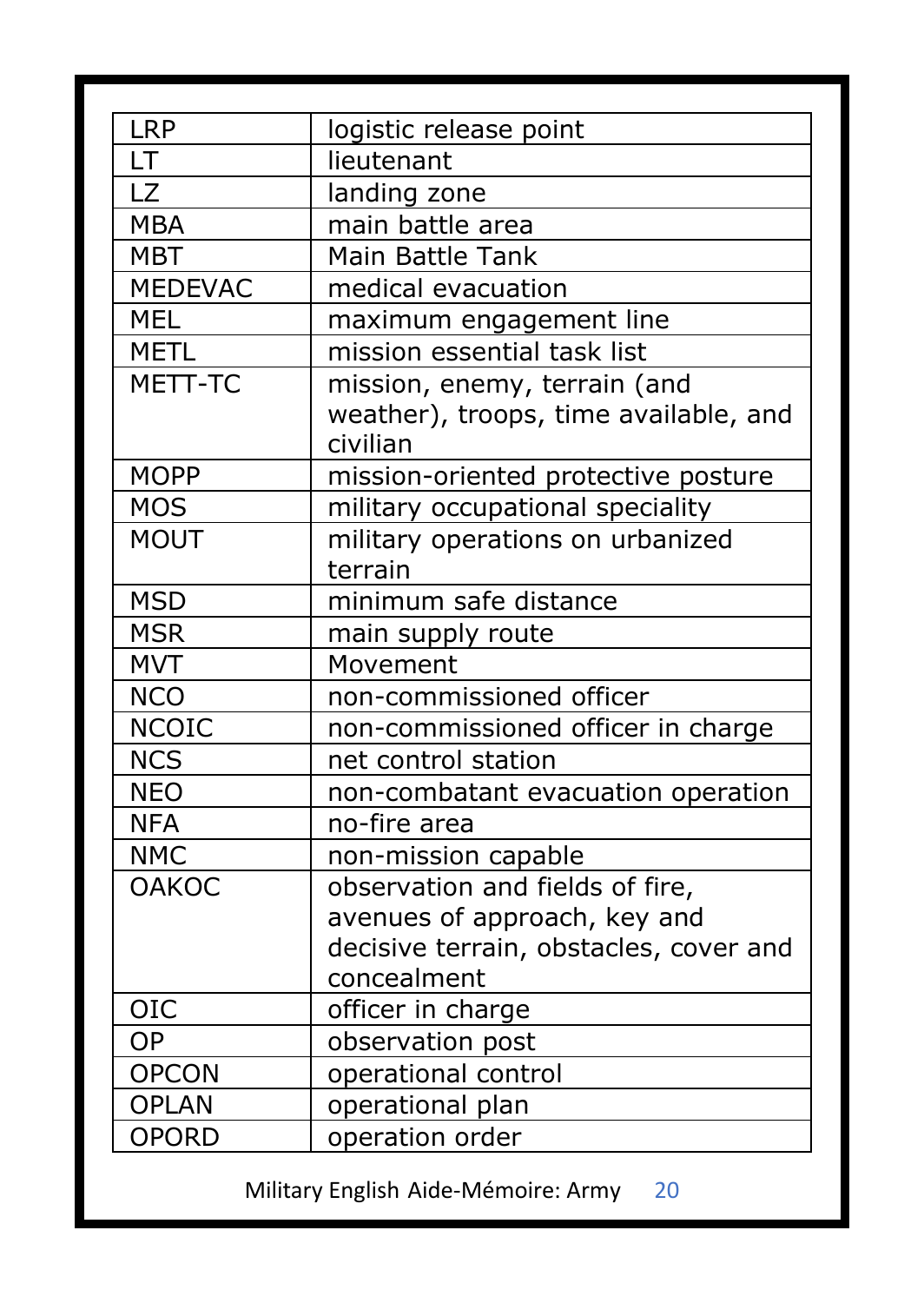| operations security<br><b>OPTEMPO</b><br>operational tempo<br><b>ORP</b><br>objective rally point<br><b>PCC</b><br>pre-combat check<br>PCI<br>pre-combat inspection<br><b>PFC</b><br>private first class<br>PI<br>percent of incapacitation<br>PL<br>platoon leader<br>PL<br>phase line<br>PLD<br>probable line of deployment<br><b>PSG</b><br>platoon sergeant<br><b>PX</b><br>post exchange<br><b>PZ</b><br>pickup zone<br><b>REDCON</b><br>readiness condition<br>restrictive fire area<br><b>RFA</b><br>restrictive fire line<br><b>RFL</b><br><b>RISTA</b><br>reconnaissance, intelligence,<br>surveillance, and target acquisition<br><b>ROE</b><br>rules of engagement<br><b>ROI</b><br>rules of interaction<br><b>ROUTEREP</b><br>route (reconnaissance) report<br><b>RP</b><br>release point<br>re-entry rally point<br><b>RRP</b><br><b>RTO</b><br>radiotelephone operator<br>size, activity, location, unit<br><b>SALUTE</b><br>identification, time, and equipment<br>(format for reporting enemy<br>information)<br><b>SBF</b><br>support by fire<br>squad designated marksman<br><b>SDM</b><br><b>SFC</b><br>sergeant first class<br><b>SGT</b><br>sergeant |               |                  |
|---------------------------------------------------------------------------------------------------------------------------------------------------------------------------------------------------------------------------------------------------------------------------------------------------------------------------------------------------------------------------------------------------------------------------------------------------------------------------------------------------------------------------------------------------------------------------------------------------------------------------------------------------------------------------------------------------------------------------------------------------------------------------------------------------------------------------------------------------------------------------------------------------------------------------------------------------------------------------------------------------------------------------------------------------------------------------------------------------------------------------------------------------------------------------|---------------|------------------|
|                                                                                                                                                                                                                                                                                                                                                                                                                                                                                                                                                                                                                                                                                                                                                                                                                                                                                                                                                                                                                                                                                                                                                                           | <b>OPSEC</b>  |                  |
|                                                                                                                                                                                                                                                                                                                                                                                                                                                                                                                                                                                                                                                                                                                                                                                                                                                                                                                                                                                                                                                                                                                                                                           |               |                  |
|                                                                                                                                                                                                                                                                                                                                                                                                                                                                                                                                                                                                                                                                                                                                                                                                                                                                                                                                                                                                                                                                                                                                                                           |               |                  |
|                                                                                                                                                                                                                                                                                                                                                                                                                                                                                                                                                                                                                                                                                                                                                                                                                                                                                                                                                                                                                                                                                                                                                                           |               |                  |
|                                                                                                                                                                                                                                                                                                                                                                                                                                                                                                                                                                                                                                                                                                                                                                                                                                                                                                                                                                                                                                                                                                                                                                           |               |                  |
|                                                                                                                                                                                                                                                                                                                                                                                                                                                                                                                                                                                                                                                                                                                                                                                                                                                                                                                                                                                                                                                                                                                                                                           |               |                  |
|                                                                                                                                                                                                                                                                                                                                                                                                                                                                                                                                                                                                                                                                                                                                                                                                                                                                                                                                                                                                                                                                                                                                                                           |               |                  |
|                                                                                                                                                                                                                                                                                                                                                                                                                                                                                                                                                                                                                                                                                                                                                                                                                                                                                                                                                                                                                                                                                                                                                                           |               |                  |
|                                                                                                                                                                                                                                                                                                                                                                                                                                                                                                                                                                                                                                                                                                                                                                                                                                                                                                                                                                                                                                                                                                                                                                           |               |                  |
|                                                                                                                                                                                                                                                                                                                                                                                                                                                                                                                                                                                                                                                                                                                                                                                                                                                                                                                                                                                                                                                                                                                                                                           |               |                  |
|                                                                                                                                                                                                                                                                                                                                                                                                                                                                                                                                                                                                                                                                                                                                                                                                                                                                                                                                                                                                                                                                                                                                                                           |               |                  |
|                                                                                                                                                                                                                                                                                                                                                                                                                                                                                                                                                                                                                                                                                                                                                                                                                                                                                                                                                                                                                                                                                                                                                                           |               |                  |
|                                                                                                                                                                                                                                                                                                                                                                                                                                                                                                                                                                                                                                                                                                                                                                                                                                                                                                                                                                                                                                                                                                                                                                           |               |                  |
|                                                                                                                                                                                                                                                                                                                                                                                                                                                                                                                                                                                                                                                                                                                                                                                                                                                                                                                                                                                                                                                                                                                                                                           |               |                  |
|                                                                                                                                                                                                                                                                                                                                                                                                                                                                                                                                                                                                                                                                                                                                                                                                                                                                                                                                                                                                                                                                                                                                                                           |               |                  |
|                                                                                                                                                                                                                                                                                                                                                                                                                                                                                                                                                                                                                                                                                                                                                                                                                                                                                                                                                                                                                                                                                                                                                                           |               |                  |
|                                                                                                                                                                                                                                                                                                                                                                                                                                                                                                                                                                                                                                                                                                                                                                                                                                                                                                                                                                                                                                                                                                                                                                           |               |                  |
|                                                                                                                                                                                                                                                                                                                                                                                                                                                                                                                                                                                                                                                                                                                                                                                                                                                                                                                                                                                                                                                                                                                                                                           |               |                  |
|                                                                                                                                                                                                                                                                                                                                                                                                                                                                                                                                                                                                                                                                                                                                                                                                                                                                                                                                                                                                                                                                                                                                                                           |               |                  |
|                                                                                                                                                                                                                                                                                                                                                                                                                                                                                                                                                                                                                                                                                                                                                                                                                                                                                                                                                                                                                                                                                                                                                                           |               |                  |
|                                                                                                                                                                                                                                                                                                                                                                                                                                                                                                                                                                                                                                                                                                                                                                                                                                                                                                                                                                                                                                                                                                                                                                           |               |                  |
|                                                                                                                                                                                                                                                                                                                                                                                                                                                                                                                                                                                                                                                                                                                                                                                                                                                                                                                                                                                                                                                                                                                                                                           |               |                  |
|                                                                                                                                                                                                                                                                                                                                                                                                                                                                                                                                                                                                                                                                                                                                                                                                                                                                                                                                                                                                                                                                                                                                                                           |               |                  |
|                                                                                                                                                                                                                                                                                                                                                                                                                                                                                                                                                                                                                                                                                                                                                                                                                                                                                                                                                                                                                                                                                                                                                                           |               |                  |
|                                                                                                                                                                                                                                                                                                                                                                                                                                                                                                                                                                                                                                                                                                                                                                                                                                                                                                                                                                                                                                                                                                                                                                           |               |                  |
|                                                                                                                                                                                                                                                                                                                                                                                                                                                                                                                                                                                                                                                                                                                                                                                                                                                                                                                                                                                                                                                                                                                                                                           |               |                  |
|                                                                                                                                                                                                                                                                                                                                                                                                                                                                                                                                                                                                                                                                                                                                                                                                                                                                                                                                                                                                                                                                                                                                                                           |               |                  |
|                                                                                                                                                                                                                                                                                                                                                                                                                                                                                                                                                                                                                                                                                                                                                                                                                                                                                                                                                                                                                                                                                                                                                                           |               |                  |
|                                                                                                                                                                                                                                                                                                                                                                                                                                                                                                                                                                                                                                                                                                                                                                                                                                                                                                                                                                                                                                                                                                                                                                           |               |                  |
|                                                                                                                                                                                                                                                                                                                                                                                                                                                                                                                                                                                                                                                                                                                                                                                                                                                                                                                                                                                                                                                                                                                                                                           |               |                  |
|                                                                                                                                                                                                                                                                                                                                                                                                                                                                                                                                                                                                                                                                                                                                                                                                                                                                                                                                                                                                                                                                                                                                                                           |               |                  |
|                                                                                                                                                                                                                                                                                                                                                                                                                                                                                                                                                                                                                                                                                                                                                                                                                                                                                                                                                                                                                                                                                                                                                                           |               |                  |
|                                                                                                                                                                                                                                                                                                                                                                                                                                                                                                                                                                                                                                                                                                                                                                                                                                                                                                                                                                                                                                                                                                                                                                           | <b>SITREP</b> | situation report |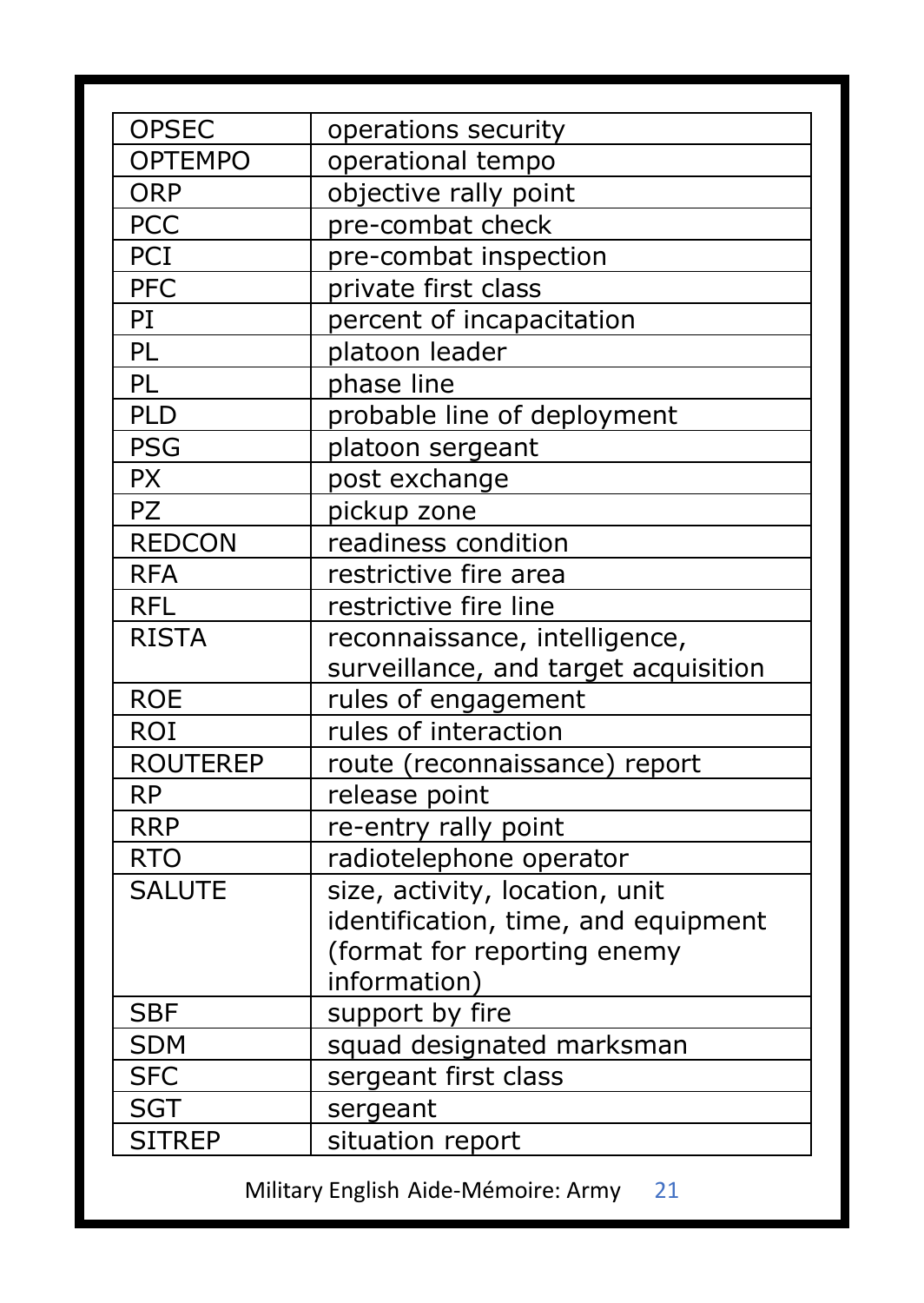| SL             | squad leader                        |
|----------------|-------------------------------------|
| <b>SOFA</b>    | status of forces agreement          |
| SOI            | signal operation instructions       |
| <b>SOP</b>     | standing operating procedure        |
| <b>SOSRA</b>   | suppress, obscure, secure, reduce,  |
|                | and assault                         |
| <b>SP</b>      | start point                         |
| <b>SPEC</b>    | specialist                          |
| <b>SPOTREP</b> | spot report                         |
| SSG            | staff sergeant                      |
| TAC CP         | tactical command post               |
| <b>TAI</b>     | target area(s) of interest          |
| <b>TCP</b>     | traffic control point               |
| <b>TF</b>      | task force                          |
| <b>TL</b>      | team leader                         |
| <b>TLP</b>     | troop-leading procedures            |
| <b>TOC</b>     | tactical operations center          |
| <b>TRP</b>     | target reference point              |
| <b>TTP</b>     | tactics, techniques, and procedures |
| <b>UAV</b>     | unmanned aerial vehicle             |
| UCMJ           | Uniform Code of Military Justice    |
| WARNO /        | warning order                       |
| <b>WARNORD</b> |                                     |
| <b>WFF</b>     | warfighting function                |
| WIA            | wounded in action                   |
| <b>WSL</b>     | weapons squad leader                |
| XO             | executive officer                   |
| ZF             | zone of fire                        |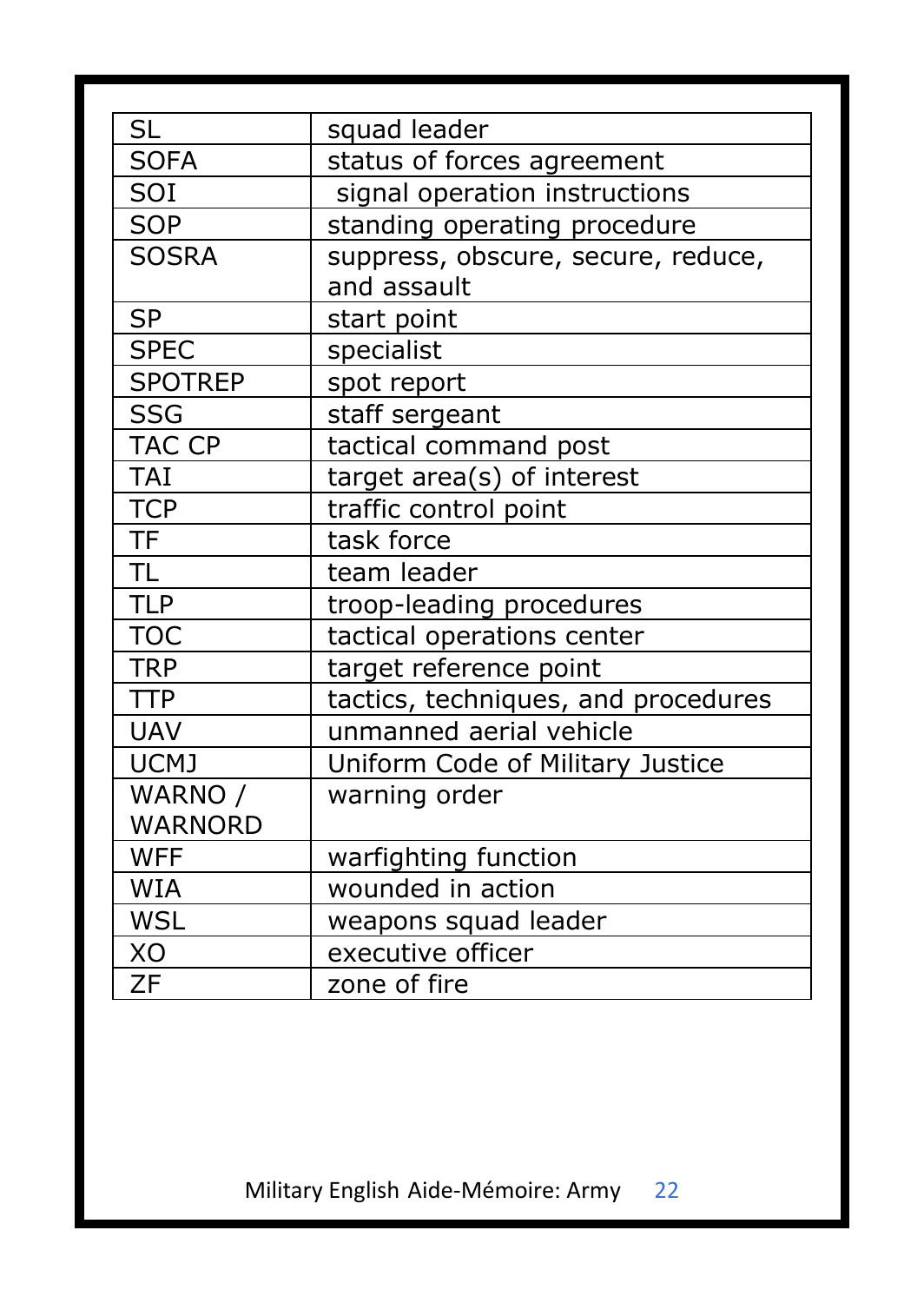# **14. Map Symbols**

These symbols are based on US Marine Map Symbols. There will be slight variations between armies.

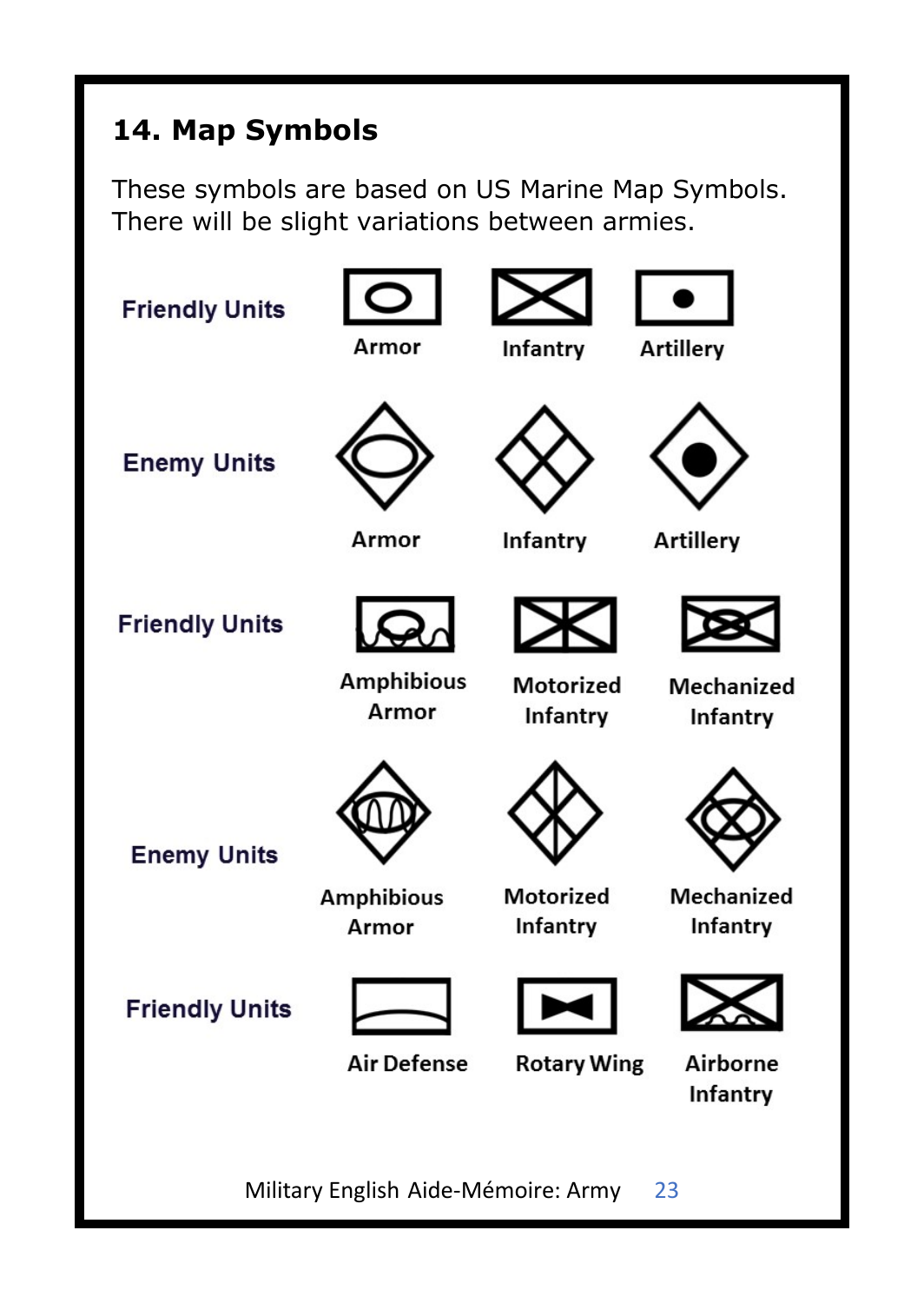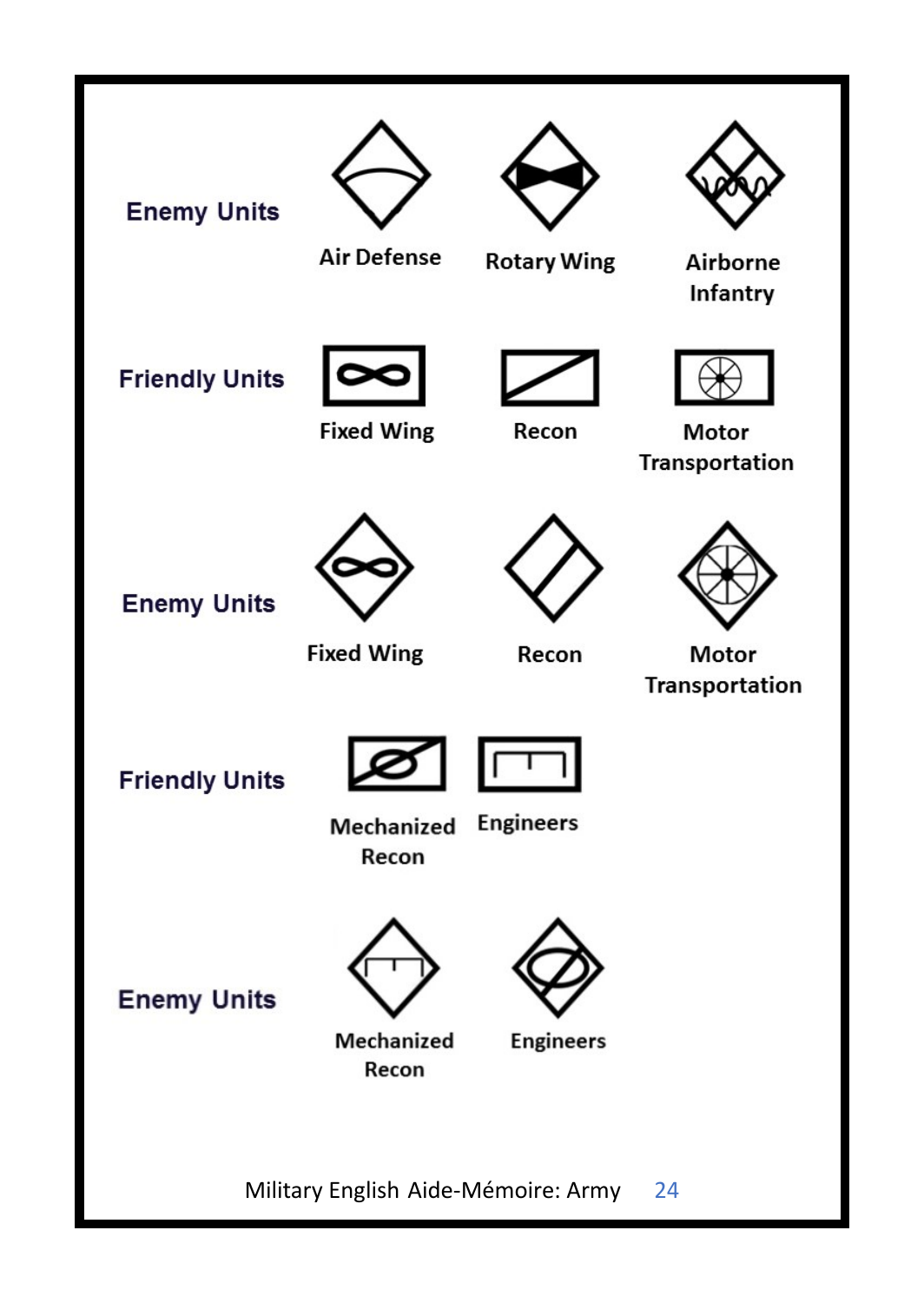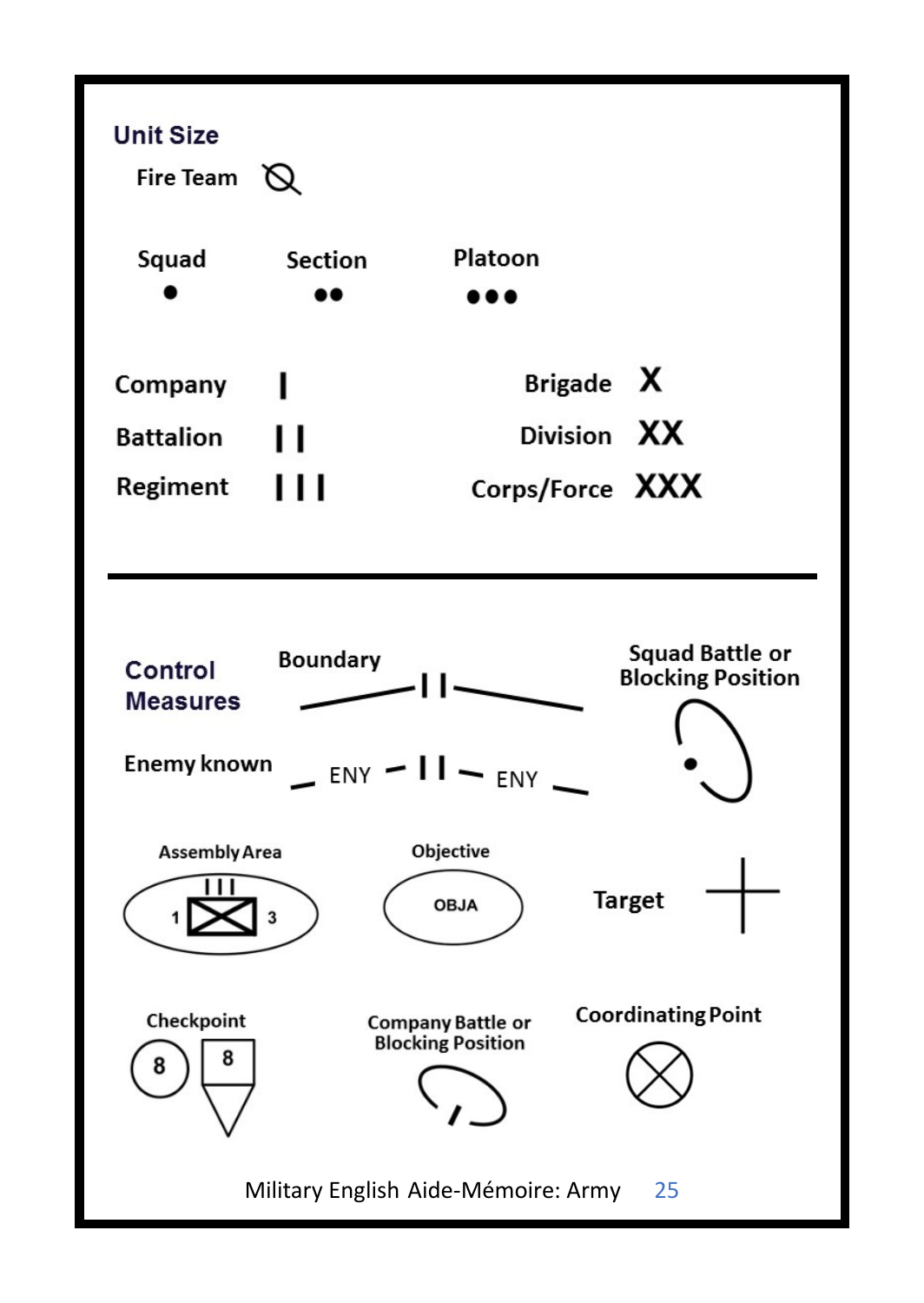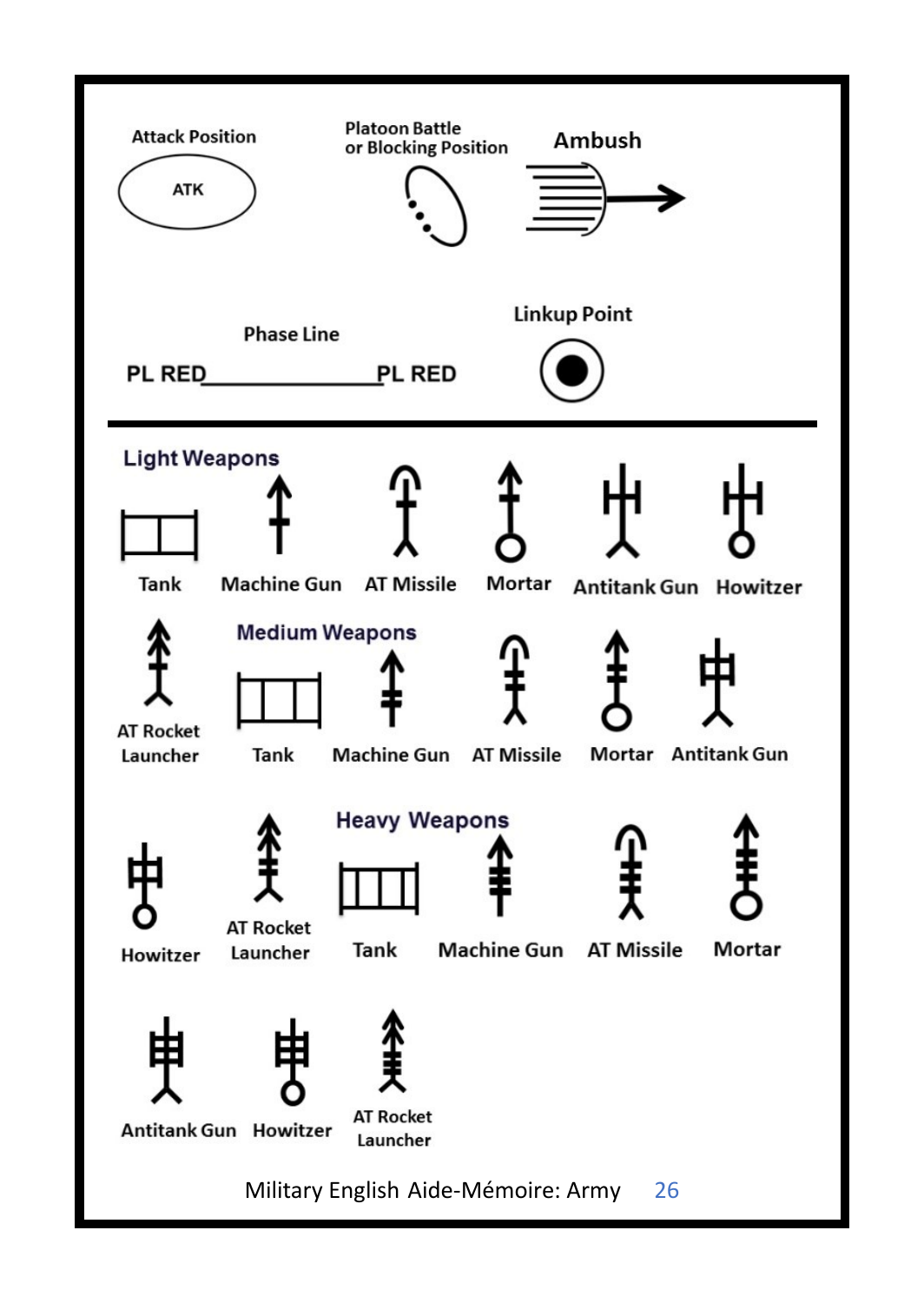